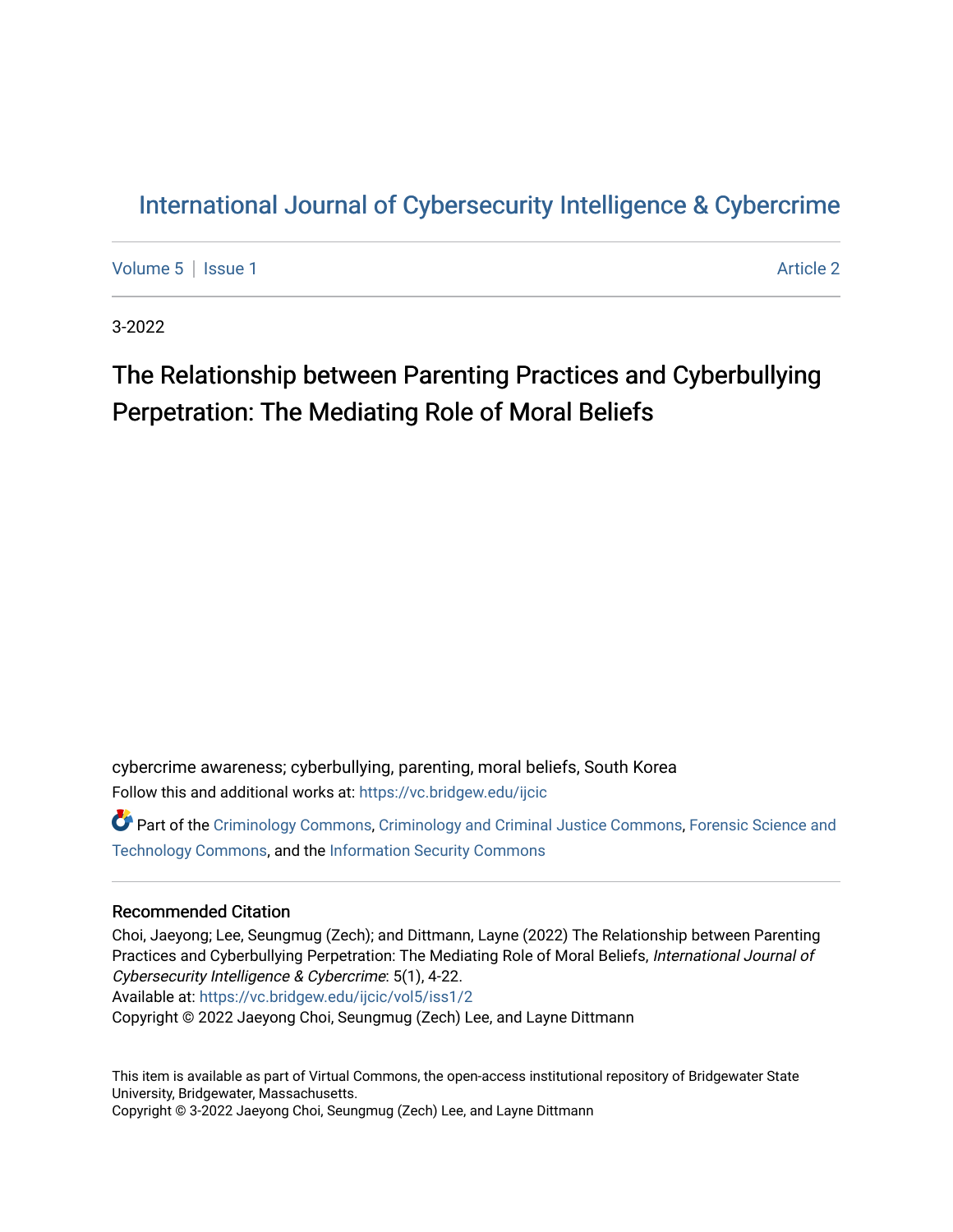# **The Relationship between Parenting Practices and Cyberbullying Perpetration: The Mediating Role of Moral Beliefs**

Jaeyong Choi\*, Ph.D., West Chester University, U.S.A. Seungmug (Zech) Lee, Ph.D. University of Texas at Arlington, U.S.A. Layne Dittmann, Ph.D., Angelo State University, U.S.A.

*Keywords: cybercrime awareness; cyberbullying, parenting, moral beliefs, South Korea*

#### **Abstract:**

Criminologists and psychologists have long recognized that parenting practices can affect childhood outcomes and the development of moral beliefs in children. Another body of literature provides evidence that morality is a key cause of antisocial behavior. Yet, a noticeable gap in this line of work has been testing the mediation effects of parenting practices on cyberbullying via moral beliefs. Using a sample of South Korean adolescents, we tested whether moral beliefs mediate the relationships between parenting practices and cyberbullying perpetration. Results show that parental supervision and excessive parenting can influence cyberbullying perpetration and that the impact of parenting practices is partially indirect through moral beliefs.

#### **Introduction**

 In recent years, criminological theories have been devoted to exploring why individuals engage in relatively new and continuously evolving online criminal or delinquent behaviors. Several online behaviors/ methods can fall under the category of cyberbullying, such as cyberharassment, cyberstalking, online denigration, online impersonation, and online exclusion utilizing various tools and platforms of social media (Kremling & Parker, 2018). Although the verdict is still out on the legality of different types of cyberbullying and whether they should be deemed illegal, this lack of legal definition does not discount the impact that cyberbullying can have on the victims. Similar to traditional bullying, cyberbullying may occur within a large group or community and have damaging consequences for the victim, which can include depression, fear, anxiety, drug/alcohol use, or suicide (Brailovskaia, Teismann, & Margraf, 2018; Kim, Kimber, Boyle, & Georgiades, 2019).

 There have been some attempts to apply well-known traditional theories (e.g., self-control theory, general strain theory, routine activities theory) to explore and describe cybercrimes and delinquent online behaviors (Baek, 2018; Burruss, Bossler, & Holt, 2013; Choi & Kruis, 2020a; Kabiri, Choi, Shadmanfaat, & Lee, 2020). Many of these studies examine how both individual and external factors influence the likelihood of engaging in online criminal or delinquent behavior. However, minimal research exists on the interrelationships between parenting practices, morality, and online behaviors, particularly cyberbullying. This study attempts to use a morality-based theory to examine the relationship between cyberbullying and parenting practices.

<sup>\*</sup>Corresponding author

Jaeyong Choi, Department of Criminal Justice, West Chester University, Suite 518, 50 Sharpless St., West Chester, PA 19383, U.S.A. Email: jchoi@wcupa.edu

Reproduction, posting, transmission or other distribution or use of the article or any material therein, in any medium as permitted by written agreement of the International Journal of Cybersecurity Intelligence and Cybercrime, requires credit to the Journal as follows: "This Article originally appeared in International Journal of Cybersecurity Intelligence and Cybercrime (IJCIC), 2022 Vol. 5, Iss. 1, pp. 4-22" and notify the Journal of such publication.

<sup>© 2022</sup> IJCIC 2578-3289/2022/03

International Journal of Cybersecurity Intelligence and Cybercrime, Vol. 5, Iss. 1, Page. 4-22, Publication date: March 2022.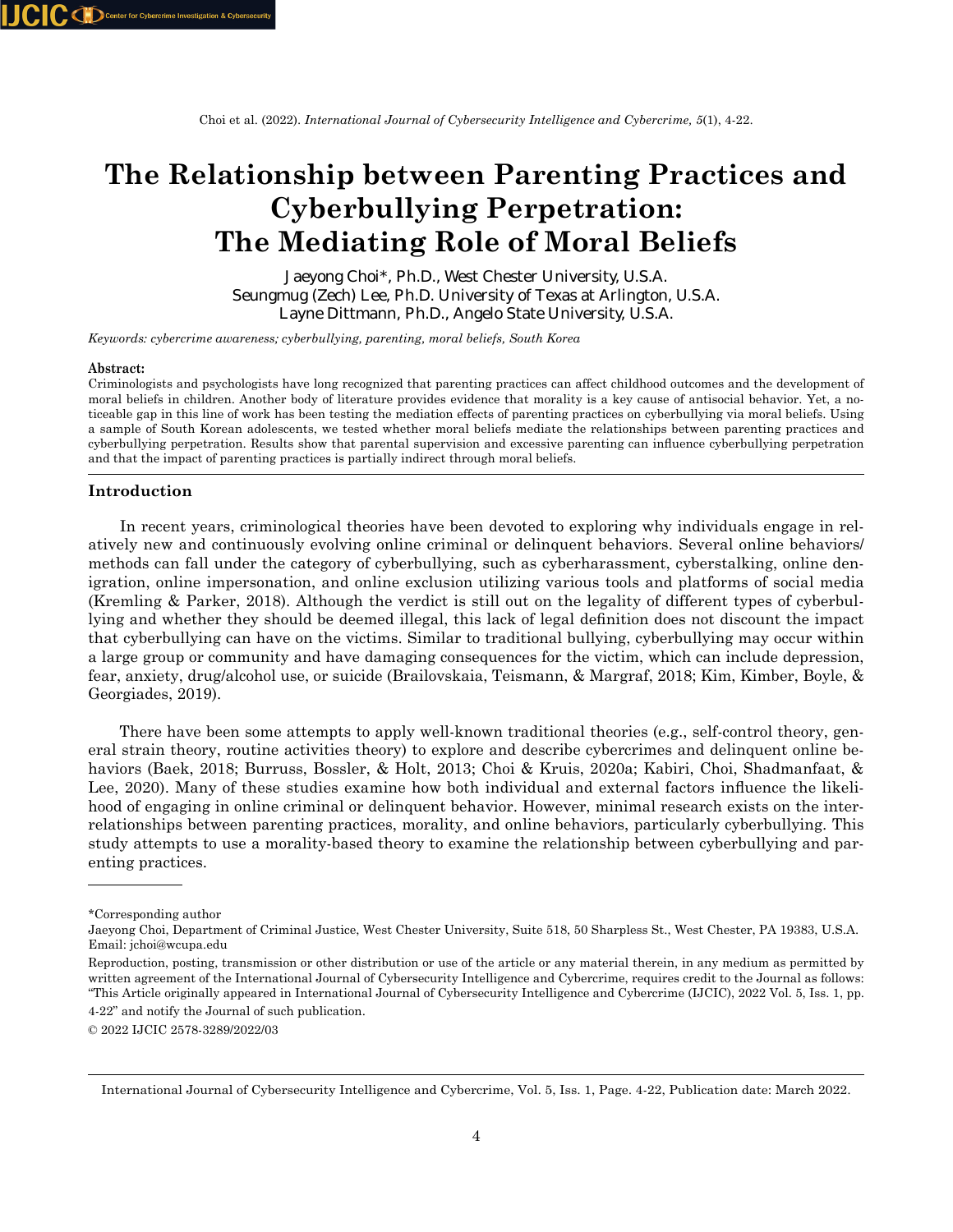Empirical studies provide support for the interaction effects between parenting practices and adolescent delinquent behavior (De Kemp, Scholte, Overbeek, & Engels, 2006; Kabiri, Choi, Shadmanfaat, & Yun, 2020), indicating that both higher levels of parental support and monitoring and lower levels of psychological control toward adolescents are associated with decreased levels of delinquent acts. In addition, previous studies have shown that parenting practices can influence the development of moral beliefs in children (Svensson, Pauwels, Weerman, & Bruinsma, 2017). In other words, high levels of attachment to parents and effective parental monitoring as primary socialization mechanisms are significantly related to developing positive moral values and moral emotions over time among children to lower involvement in delinquency. Finally, moral beliefs are significantly associated with the likelihood of involvement in antisocial behavior (Wikström, Oberwittler, Treiber, & Hardie, 2012), arguing that moral education and cognitive nurturing training among youths is the most important factor for reducing delinquent behavior.

 For this study, we harness the concept of morality from the recently advanced criminological approach of situational action theory (SAT) and other assumptions to understand situational factors and contexts of cyberbullying. The main assumption of the moral aspect of SAT is that an individual's morals or moral beliefs influence their course of action because these morals impact what alternatives for action a person may consider and act upon (Wikström, 2004). Though morality has become a core concept to the situational action theory and self-control aspect, subjected to numerous studies (Pauwels, Svensson, & Hirtenlehner, 2018), there is a shortage of empirical attempts to apply them to cyberbullying. Notwithstanding previous studies, assessing moral beliefs as a mediator linking parenting practices to cyberbullying is limited and deserving of empirical scrutiny, especially given the importance of the concepts of moral beliefs and parenting practices in criminology. Therefore, the current study aims to examine both variables morality and parenting practices to explain levels of cyberbullying behaviors.

## **Literature Review**

#### *Parenting Practices and Moral Beliefs*

 The parenting literature has consistently shown that parenting practices are significantly related to childhood outcome and that parenting practices can affect the moral development of children (Baumrind, 1991; Burt, Simons, & Simons, 2006; Cicchetti & Toth, 1993; Finkenauer, Engels, & Baumeister, 2005; Ishoy, 2017; Maas, Herrenkohl, & Sousa, 2008; Patrick & Gibbs, 2012; Thornberry, Freeman-Gallant, Lizotte, Krohn, & Smith, 2003; Widom, 1989; Wright & Cullen, 2001). Studies have also shown that certain parenting styles (namely inductive disciplinary approaches, showing affection, showing support, and the levels of involvement and responsiveness) have a positive effect on the levels of moral maturity in children (Boyes & Allen, 1993; Hart, 1988; Hoffman & Saltzstein, 1967; Parikh, 1980; Speicher, 1992). These studies, and others, vary in their use of both the terms parenting practices and moral beliefs/development. Despite these varying conceptualizations and operationalizations, it is clear, and not necessarily surprising in many cases, that different parenting practices have different effects on the moral development of children.

 For instance, Walker and Hennig (1999) examined the effect that parenting styles (supportive styles vs. harsher styles of parenting) had on the moral development of children. Unsurprisingly, more supportive styles of parenting were associated with higher levels of moral judgment. In comparison, lower levels of

International Journal of Cybersecurity Intelligence and Cybercrime, Vol. 5, Iss. 1, Page. 4-22, Publication date: March 2022.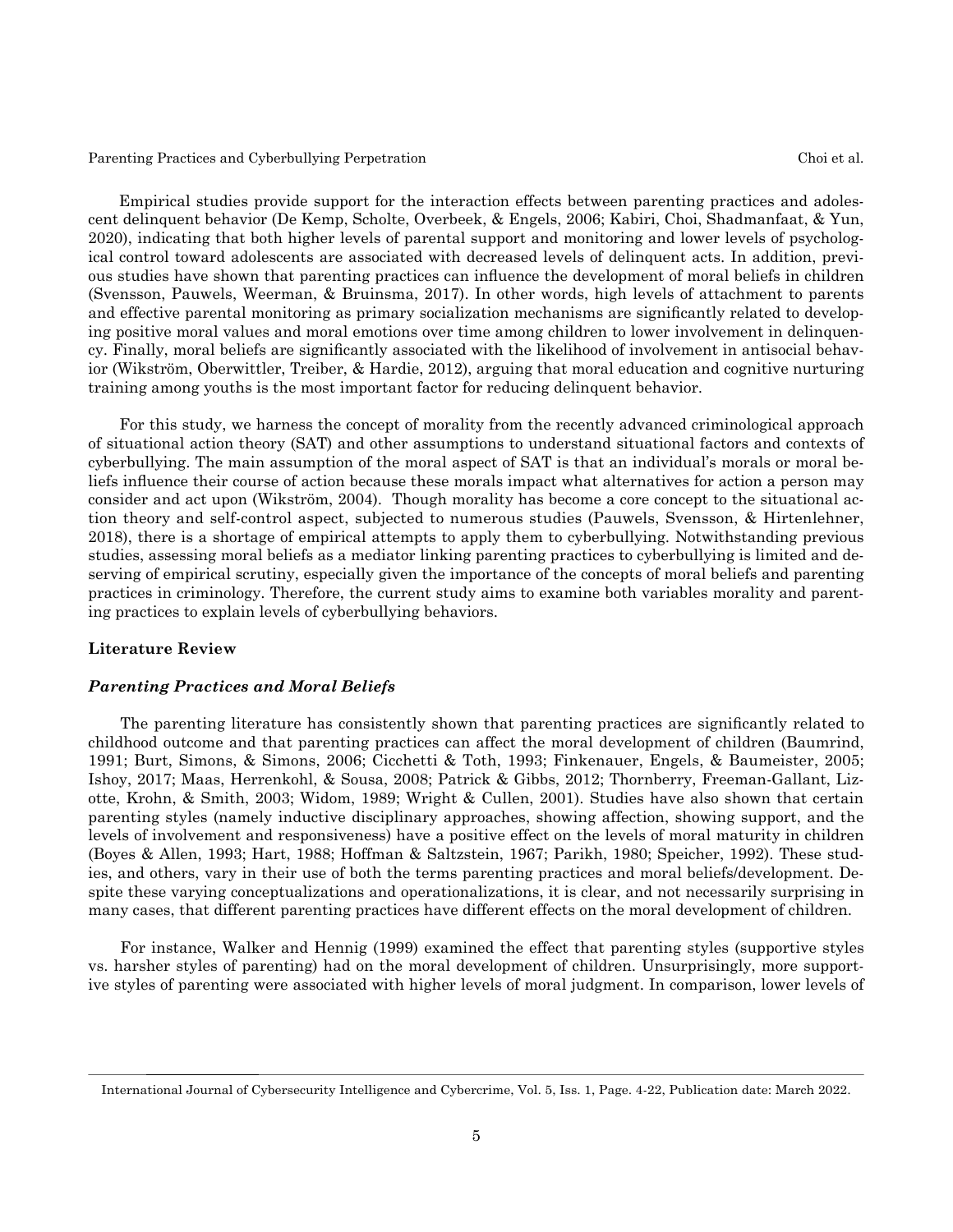moral judgment in children were found to be associated with more harsh parenting styles and practices. Moral-based measures have also been examined as a mediator between parental practices and outcomes measures such as criminal offending and delinquency (Ishoy, 2017; Simons, Simons, Chen, Brody, & Lin, 2007; Thomas, 2011) (Ishoy, 2017; Simons, Simons, Chen, Brody, & Lin, 2007; Thomas, 2011), and have suggested that indeed measures of morality serve as a mediating factor in this relationship.

 Ishoy (2017) examined morality as a mediator of the relationship between parenting practices and violent and property crimes among a sample of court-adjudicated juvenile delinquents ranging from ages 14- 18 using Pathways to Desistance Project data (Mulvey, 2012). Parenting practice-related variables included parental monitoring measures, parental warmth, parental hostility, and unsupervised socializing, while morality was measured using the Mechanisms of Moral Disengagement instrument (Bandura, Barbaranelli, Caprara, & Pastorelli, 1996). The main findings from the study suggest that positive parenting practices result in lower levels of moral disengagement. At the same time, increased rates of parental monitoring predicted a reduction in rates of violent offending but an increase in property offending. A positive relationship between parental hostility and both property and violent crimes was also noted. In the final regression model, results suggested that moral disengagement did not demote the parenting variables to a level of non-significance for violent offending and only demoted the parental hostility variable to a level of non-significance for property offending.

 In regards to cyberbullying, Kabiri, Choi, Shadmanfaat, and Yun (2020) examined how moral emotions (anticipated guilt and anticipated shame), moral identity (qualities such as caring, compassion, fairness, friendliness, generosity, hardworking, honesty, and kindness) and moral values (level of perceived wrongness of engaging in cyberbullying) mediate the association between parenting practices (ineffective parenting, mother and father nurturement scales, and mother and father involvement) and cyberbullying among 384 Iranian sports fans ranging from ages 16-18. Results showed that morality and parenting practices directly affect one's likelihood of engaging in cyberbullying. Unsurprisingly, ineffective parenting was associated with a reduction in the moral capacity of the youth (moral values and identity). They also found that moral identity and moral values serve as mediating variables between parenting practices and cyberbullying. Lastly, moral identity and moral values are positively correlated with moral emotions, suggesting that those with higher levels of moral identity or moral values will likely have higher levels of guilt and shame. Also, those with lower levels of moral emotions were more likely to report high levels of cyberbullying. In sum, these studies support the call for further examination into the direct and indirect effect of morality on parenting practices and cyberbullying perpetration and further inquiry into the potential mediating effect of morality between different parenting practices and cyberbullying perpetration (Ishoy, 2017; Kabiri, Choi, Shadmanfaat, & Yun, 2020; Patrick & Gibbs, 2012).

## *Moral Beliefs and Cyberbullying*

 Though it has been regarded as one of the social bond measures, morality has been relatively neglected. However, such a trend has changed as a second shift that morality has come to the forefront as a main causal factor in developing a theory of criminal and deviant behavior (Antonaccio & Tittle, 2008). For example, Wikström and Treiber (2007) argue that morality in their SAT is central in explaining crime with growing empirical support (Antonaccio & Tittle, 2008; Wikström et al., 2012; Wikström & Treiber, 2015).

International Journal of Cybersecurity Intelligence and Cybercrime, Vol. 5, Iss. 1, Page. 4-22, Publication date: March 2022.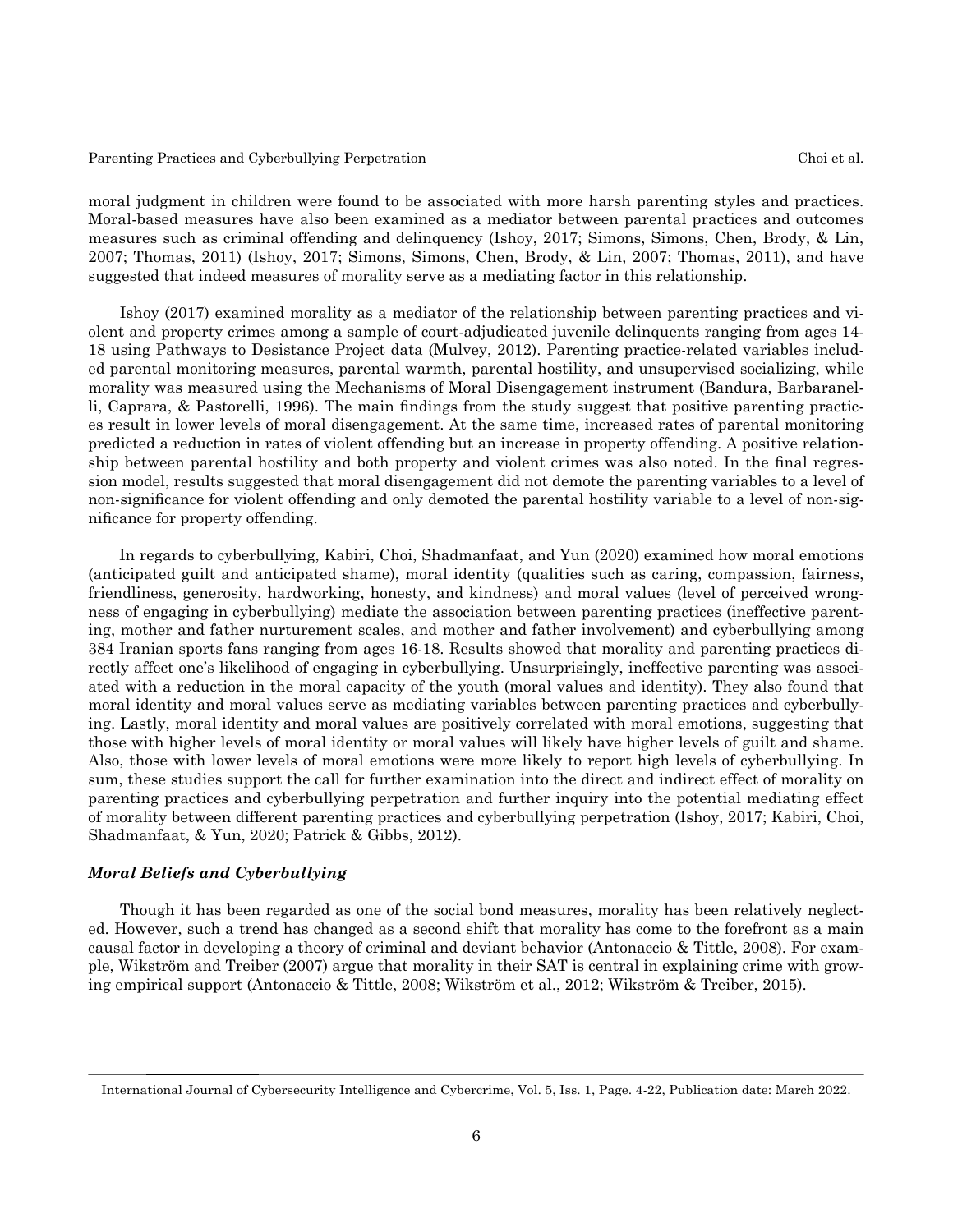Morality has become a more salient concept, particularly at the individual-level variable, to cause criminality and understand crime as acts of moral rule-breaking. Morality is a complex concept that is challenging to define and leads to theorizing and empirical research in various academic disciplines. According to Wikström and Treiber (2007), morality can be defined as "a moral rule is a rule that states what is right or wrong to do (or not to do) in a particular circumstance" (p. 241). Thus, various criminal offenses can be understood as breaking moral rules by an individual in a particular setting.

 A large number of criminological studies support the relationship between moral beliefs and antisocial behavior. For example, Antonaccio and Tittle (2008) confirm that self-control is an important predictor of criminal behaviors, as many other studies do (Choi & Kruis, 2020b; Gottfredson & Hirschi, 1990; Wikström et al., 2012). But this study also finds that morality is shown to be a strong independent predictor in misbehavior with the strength that seems to surpass substantially that of self-control, indicating that weak morality would be one prime cause of criminal behavior. Anticipated states of shame as one's self-conscious and moral emotion are related to fewer decisions to commit criminal offenses (Tibbetts, 2003). In testing an individual's law-relevant morality, which is one of the key assumptions of situational action theory, Wikström and Svensson (2010) find that young individuals with a strong morality tend not to engage in criminal behaviors regardless of their ability to exercise self-control. It indicates that, unlike the previous studies where morality has been positioned relative to one of the measures of self-control or social bond theories, morality has been recognized as the main factor in criminal and deviant behaviors and has been situated relative to variables that are featured by other criminological theories.

 Early studies that have examined theoretical explanations for criminal behaviors in online settings have considered morality, self-control, social control, or social learning measures. For instance, Higgins and Wilson (2006) take an example of software piracy to link its criminological explanation to self-control and social learning theories, contending that low self-control, differential association, and attitudes have the effects on software piracy, which by and large confirm the previous findings of their links to criminality. But their second test is whether the conditions of low self-control and differential association are affected by low morality. Their study finds that such conditions are present among the subsample who show low moral condition but disappear in the high moral subsample (see also, Choi & Yun, 2020).

 The next approach appears to test the difference between traditional bullying and cyberbullying by focusing on the effect of morality (Perren & Gutzwiller-Helfenfinger, 2012; Pornari & Wood, 2010; Robson & Witenberg, 2013). Those studies present that both traditional bullying and cyberbullying share the common ground that lower commitment to moral values, lower feelings of moral emotions, and moral disengagement are accountable for higher levels of bullying acts among adolescents. The distinction between the two bullying behaviors exists (e.g., venue, tools, modes of operation, technology involvement, etc.). Still, the studies show that morality is a critical causal factor related to lower levels of commitment and feelings and linked to bullying acts.

 In the more recent approach in studying the relationship between morality and cyberbullying (Bussey, Fitzpatrick, & Raman, 2015; Kabiri, Choi, Shadmanfaat, & Yun, 2020; Kyriacou & Zuin, 2016), it seems to dissect the morality variable into several constructs (e.g., moral standards scale, moral disengagement scale, moral engagement scale, and self-efficacy beliefs scale) to examine the role of morality in cyberbullying behaviors and to focus exclusively on cyberbullying. As discussed in the previous sections, the earlier studies tend to regard morality as one of the social control or self-control measures. Still, the recent studies

International Journal of Cybersecurity Intelligence and Cybercrime, Vol. 5, Iss. 1, Page. 4-22, Publication date: March 2022.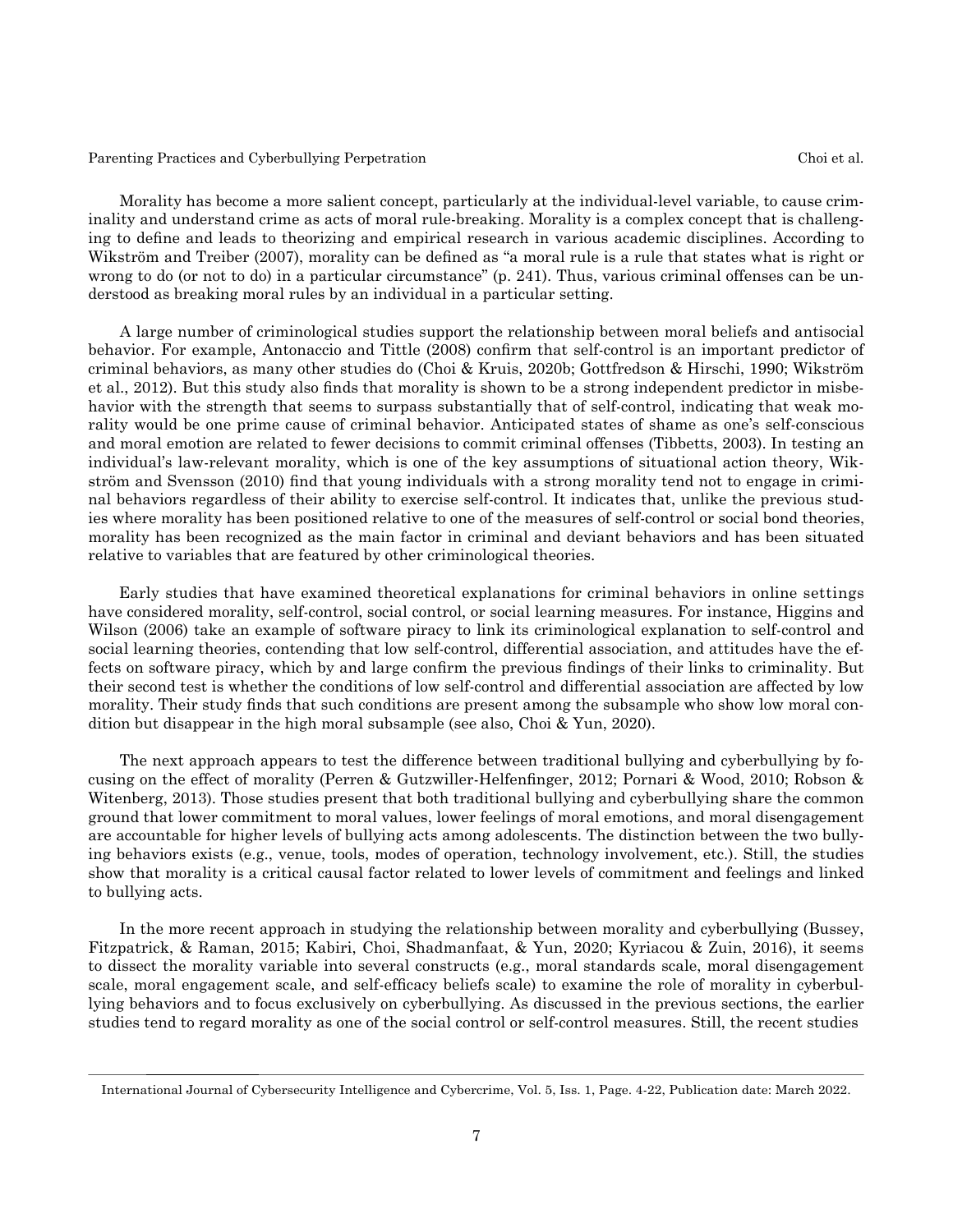seem to feature morality as the main factor in explaining cyberbullying and traditional bullying. For example, moral disengagement as one of the latent variables to measure lower levels of morality has been identified and applied to cyberbullying (Bussey et al., 2015; Kyriacou & Zuin, 2016). Those studies recognize that cyberbullying and traditional bullying have increasingly been conceptualized as moral behavior and utilize new morality factors, such as moral standards, moral engagement, moral disengagement, and the desensitization of prosocial values (e.g., trust, care, and support) and emotional empathy. The findings from those studies show strong support for the role of moral disengagement in cyberbullying behaviors that high levels of moral disengagement aptness are associated with higher levels of self-reported cyberbullying episodes (Bussey et al., 2015; Kyriacou & Zuin, 2016).

 In short, recent studies in cyberbullying feature morality as a critical factor that is causally associated with levels of cyberbullying engagement, as well as traditional bullying (Bussey et al., 2015; Kabiri, Choi, Shadmanfaat, & Yun, 2020; Kyriacou & Zuin, 2016; Perren & Gutzwiller-Helfenfinger, 2012; Robson & Witenberg, 2013). However, the role of morality in cyberbullying needs to be investigated while considering other relevant variables (e.g., parenting practices).

### *The Effects of Parenting Practices on Cyberbullying Perpetration*

 Contrary to the morality factor as an individual level inner character, another angle to approach the causal relationship of cyberbullying behaviors is to consider external factors. Two such examples can be manifested as familial variables (e.g., low family functioning and family dissatisfaction) and parental factors (e.g., poor parent-adolescent relationships, low parental monitoring, and house rules regarding the time spent online) (Chang et al., 2015). For example, studies have established the relationship between family-related variables and risky online behaviors, showing that such factors as low family functioning and family dissatisfaction are significantly associated with Internet addiction, pornography exposure, and cyberbullying with subsequent health risks as well (e.g., depression and smoking among adolescents) (Bauman, 2013; Chang et al., 2015).

 Parental factors also seem to be associated with risky behaviors in cyberspace as well as other risky behaviors (Baek, 2018; Chang et al., 2015; Martínez, Murgui, García, & García, 2019; Zurcher, Holmgren, Coyne, Barlett, & Yang, 2018). These studies find, for example, that poor parent-adolescent relationships, low parent monitoring, and lower levels of parent attachment are related to Internet addiction, cyberbullying, smoking, and depression. In comparison, adolescents with higher levels of restrictive parent mediations (e.g., rules regarding the time spent online and frequent monitoring and supervision) are less likely to have Internet addiction or to engage in cyberbullying (Chang et al., 2015; Martínez et al., 2019; Zurcher et al., 2018). These findings show that Internet addiction and restrictive parental mediation among young adolescents are significantly associated with cyberbullying behaviors in either a positive or negative direction.

 Encouragingly, the recent studies advance the focus of this research with developed measures of parenting practices on parenting styles (Martínez et al., 2019; Zurcher et al., 2018) and parenting process (Elsaesser, Russell, Ohannessian, & Patton, 2017; Gómez-Ortiz, Romera, Ortega-Ruiz, & Del Rey, 2018; Vazsonyi, Ksinan Jiskrova, Özdemir, & Bell, 2017) and their causal connection to cyberbullying. Parenting styles are generally measured with four constructs authoritative, indulgent/permissive, authoritarian, neglectful to test which of them might be a risk or protective factor for cyberbullying as well as traditional bullying.

International Journal of Cybersecurity Intelligence and Cybercrime, Vol. 5, Iss. 1, Page. 4-22, Publication date: March 2022.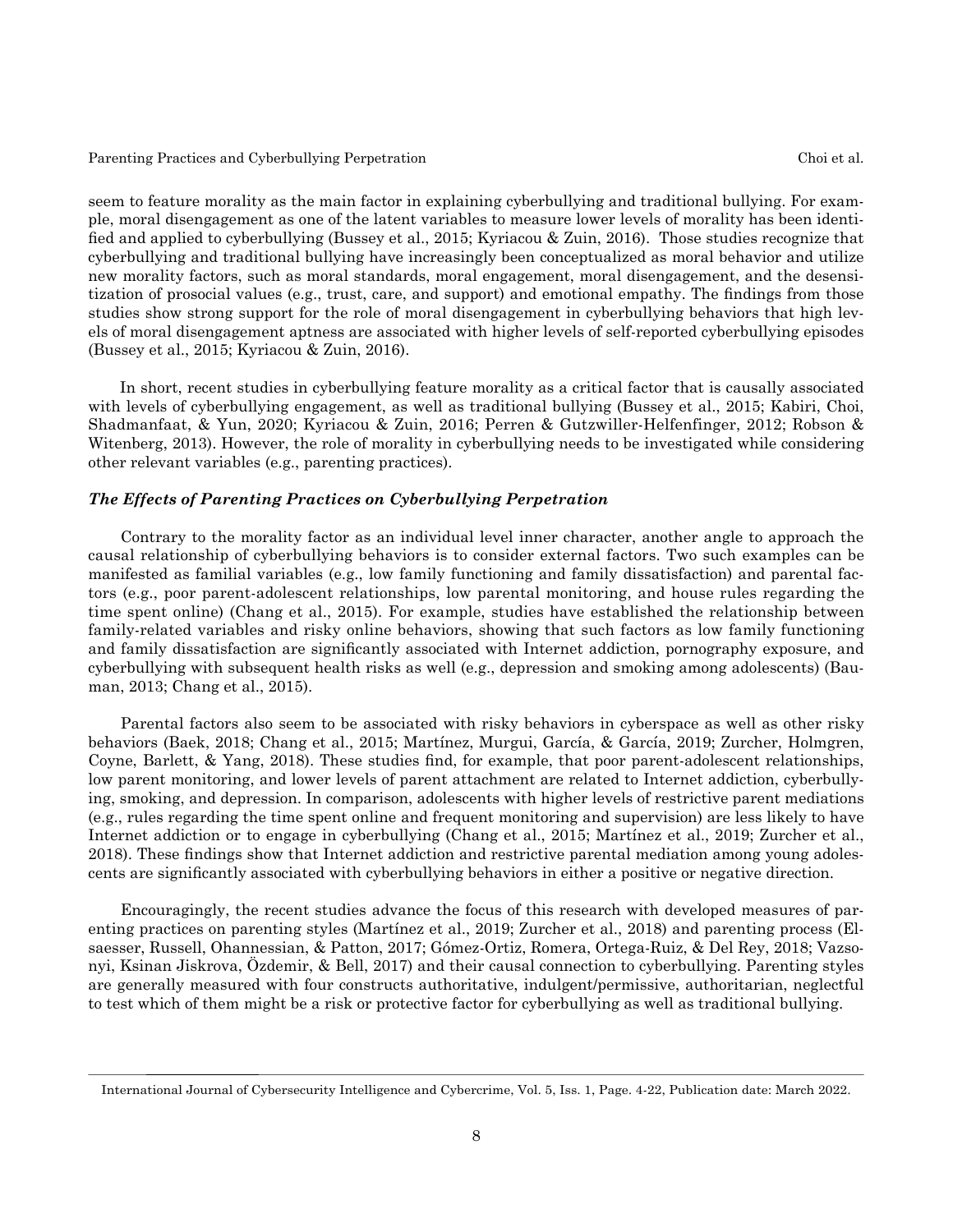Both indulgent/permissive and authoritative parenting styles function as a protective factor, while authoritarian and neglectful parenting practices serve as a risk factor for cyberbullying engagement (Dehue et al., 2012; Gomez-Ortiz et al., 2018; Martinez et al., 2019). Particularly, indulgent/permissive parenting, characterized by acceptance and involvement practices, is the most protective parenting style and is associated with the lowest levels of cyberbullying victimization as well as traditional bullying. In contrast, the authoritarian parenting style, featured by strictness and imposition, turns out to link to the highest levels of both cyberbullying and traditional bullying victimization (Martínez et al., 2019; Zurcher et al., 2018).

 The second aspect of parenting practices—the parenting process— has also shown to be associated with cyberbullying perpetration and traditional bullying. Measuring constructs of the parenting process can include a connection (emotional closeness), regulation (supervision and monitoring), autonomy support (Vazsonyi et al., 2017), affection and communication, promotion of autonomy, parental warmth, and disciplinary procedures (Elsaesser et al., 2017; Gómez-Ortiz et al., 2018). These studies find that appropriate parental regulation and monitoring (e.g., limiting time on the Internet) and higher levels of parental closeness and warmth are associated with higher self-control levels and lower rates of cyberbullying perpetration. Thus, two parenting practices—parenting styles and parenting processes—seem to be a strong protective or risk factor in explaining further Internet activities and involvement in cyberbullying perpetration and victimization in online spaces.

## *Self-Control, Deviant Peers, Moral Beliefs, and Cyberbullying*

 Recent studies highlight complicated interrelationships between key concepts in criminology, such as self-control, deviant peers, and moral beliefs (Choi & Kruis, 2020b; Choi & Yun, 2020; Chrysoulakis, 2020; Kroneberg & Schulz, 2018; Matthews & Agnew, 2008; Silver & Silver, 2021). For example, Chrysoulakis (2020) used data from the longitudinal project Malmö Individual and Neighbourhood Development Study and found that variation in morality is related to change in delinquent peer association. Similarly, Kroneberg and Schulz (2018) used data from a largescale panel study in five German cities and revealed notable interactions between self-control and morality. Although the majority of these findings were focused on traditional crime, some studies have been conducted to explore the interrelationships between key correlates with respect to cybercrime (Kabiri, Choi, Shadmanfaat, & Yun, 2020; Kabiri, Shadmanfaat, Samuels-Wortley, & Gallupe, 2020). Drawing on SAT, Kabiri, Shadmanfaat, et al. (2020) examined whether moral identity significantly interacts with self-control in predicting cyberbullying perpetration. They showed that the effect of low self-control on cyberbullying is stronger for individuals with low morality. The relationship between parenting practices and online deviances has been explored as well. Baek (2018) tested and extended Gottfredson and Hirschi's (1990) proposition that parenting practices affect children's self-control, consequently influencing the risk for involvement in online deviance. His study showed that parental management can influence children's online deviance perpetration through the development of self-control. Finally, some scholars have pointed out that differential association can play an important role in online deviant behaviors (Marcum, Higgins, Ricketts, & Wolfe, 2015; Morris & Higgins, 2010). For instance, Morris and Higgins (2010) showed that the presence of the peer network participating in online deviance is significantly associated with the risk of digital piracy perpetration. These studies suggest that self-control and delinquent peers are important correlates of online deviance that can potentially influence the interrelationships between parenting practices and morality in predicting cyberbullying. Accordingly, these variables will be held constant in our analyses.

International Journal of Cybersecurity Intelligence and Cybercrime, Vol. 5, Iss. 1, Page. 4-22, Publication date: March 2022.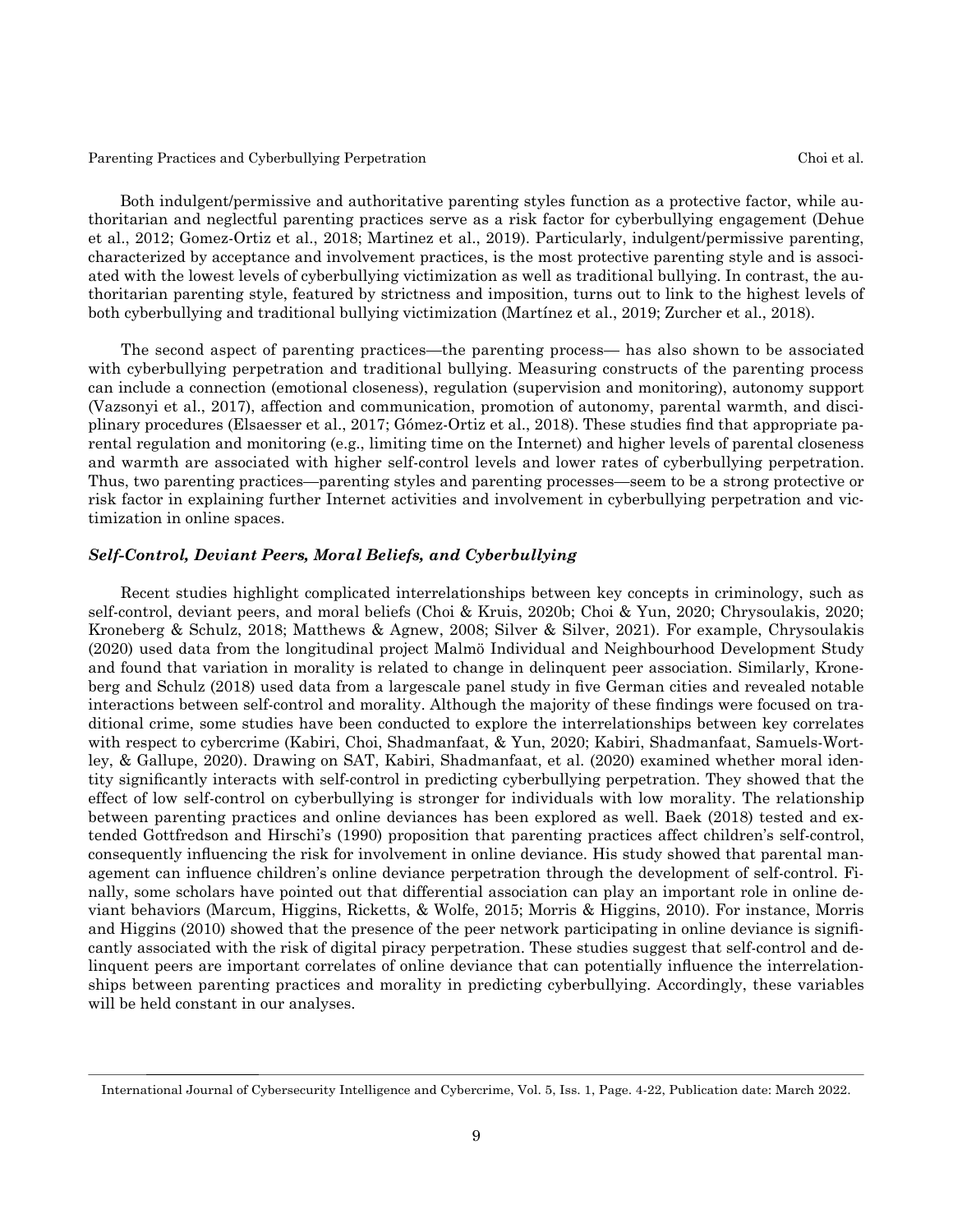#### **Current Focus**

 Despite the numerous recent studies that closely scrutinize cyberbullying's nature and characteristics and its association with criminogenic variables, further research is necessary to examine more robust causal connections. Previous literature has identified both morality as the main factor to explain traditional bullying and cyberbullying behaviors and parental factors to be essential that may increase or decrease the likelihood of cyberbullying engagement. However, there is a lack of research attempts to connect both variables morality and parenting practices relative to cyberbullying.

 As discussed earlier in the previous sections (Bussey et al., 2015; Kabiri, Choi, Shadmanfaat, & Yun, 2020; Kyriacou & Zuin, 2016; Perren & Gutzwiller-Helfenfinger, 2012; Robson & Witenberg, 2013), the recent emerging theories and research findings have suggested that probable links among parenting practices, moral beliefs, and cyberbullying can be plausible to investigate further, which may lead to a better understanding of the nature of cyberbullying. Our knowledge of the relationship between moral belief, undesirable behavior in an online setting, and the role of parenting practices in this relationship remains limited. The current study aims to fill these gaps in this line of inquiry by exploring how parental supervision and excessive parenting contribute to developing moral beliefs and cyberbullying in a sample of South Korean adolescents. In doing so, we ask the following three research questions: 1) Do parenting practices influence moral beliefs regarding cyberbullying? 2) Do parenting practices and moral beliefs influence whether students engage in cyberbullying? And 3) Do moral beliefs mediate the relationship between parenting practices and cyberbullying? The hypothesized model is presented in Figure 1. Specifically, the following hypotheses were tested:

Hypothesis 1: There will be a positive association between parental supervision and moral beliefs.

Hypothesis 2: There will be a negative association between excessive parenting and moral beliefs.

Hypothesis 3: Levels of parental supervision will be negatively associated with cyberbullying perpetration/victimization.

Hypothesis 4: Levels of excessive parenting will be positively associated with cyberbullying perpetration/victimization.

Hypothesis 5: Moral beliefs will have a negative association with cyberbullying, net of the effects of parenting variables, and other controls.

Hypothesis 6: Moral beliefs will mediate the relationship between parental supervision and cyberbullying.

Hypothesis 7: Moral beliefs will mediate the relationship between excessive parenting and cyberbullying.

## **Data and Method**

 The data used for the current study were drawn from a project conducted by the Korean Institute of Criminology. This project was a cross-sectional study of a sample of Korean adolescents conducted in 2009. The study was designed to collect information about Korean adolescents' relationships with parents and peers, moral beliefs, and involvement in online deviance. A stratified multistage cluster sample was used for data collection. The capital city of South Korea, Seoul, was stratified into four regional districts. A random sample of elementary and middle schools was drawn proportionate to the number of elementary and middle school students in these four districts. Then, students in one class among the randomly selected schools were surveyed. A total of 1,091 elementary and middle school students were enrolled in the survey.

International Journal of Cybersecurity Intelligence and Cybercrime, Vol. 5, Iss. 1, Page. 4-22, Publication date: March 2022.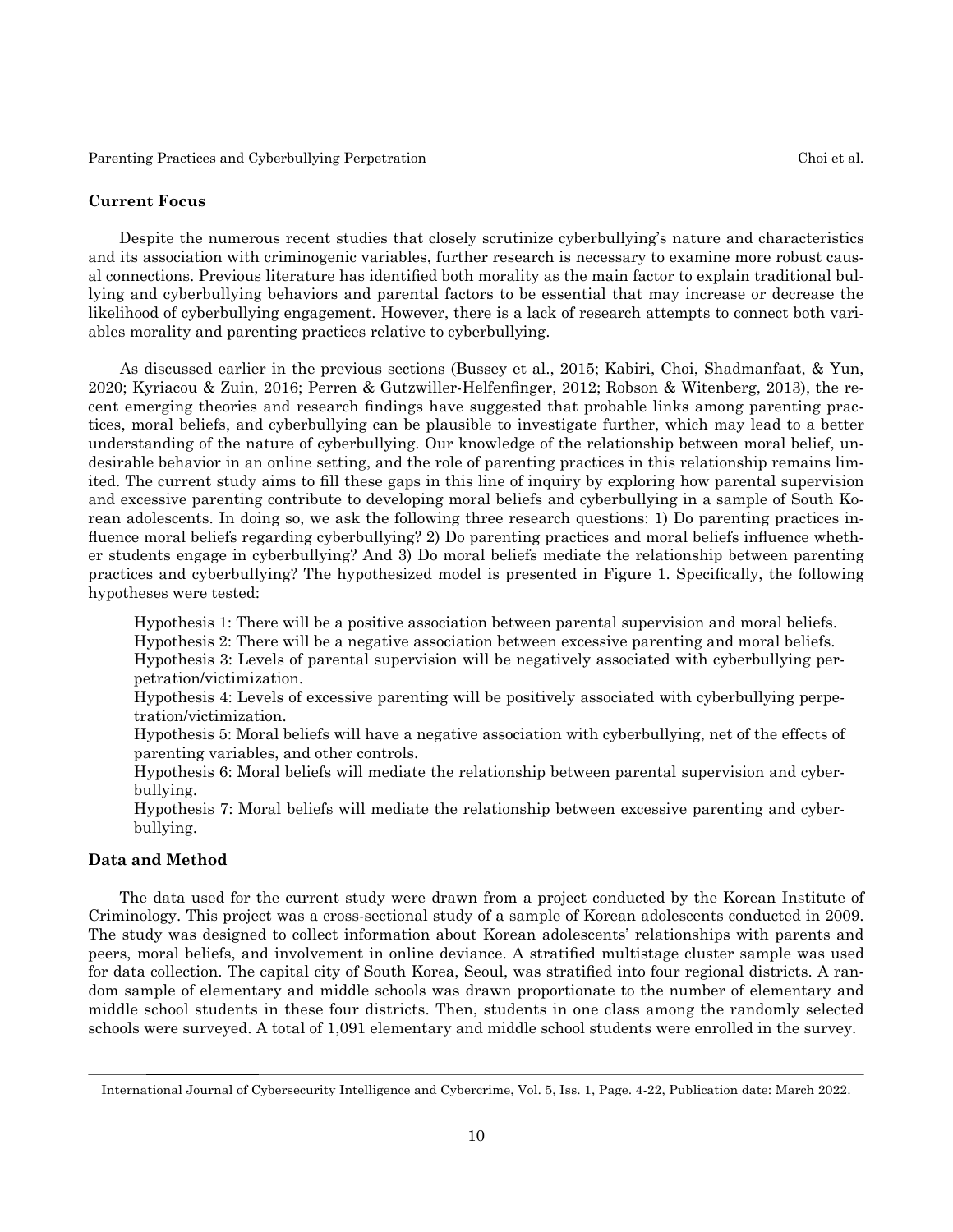The full sample consists of 586 males (53.7%) and 505 females (46.3%) ranging in age between 10 and 14. Details regarding recruitment and the overall design of the study can be found in Choi and Lee (2009). The data used in the present study have also been used to explore the interrelationships between low self-control and other variables (Baek, 2018; Choi & Yun, 2020) but have not been used to test the indirect effects of parenting variables through morality. Although the data are somewhat old, given that this data set provides us a unique opportunity to explore the relationship between parenting practices, moral beliefs, and cyberbullying, we believe our decision to use this data can be justified. Cases with missing values were removed from the analyses, resulting in a final sample of 779 students.



*Figure 1*. A statistical diagram of a simple mediation model for parenting practices and cyberbullying perpetration

## **Measures**

**Dependent variable.** Self-reported cyberbullying is the main outcome variable. Subjects reported on their involvement in cyberbullying using the self-report of cyberbullying measure, asking them whether they have frightened someone by abusive or aggressive language while playing computer games or using the Internet during the last six months. When the respondent reported having engaged in cyberbullying, they were categorized into 1 (yes) and 0 (no) if otherwise.

*Key independent variables.* Our measure of moral beliefs is domain-specific. In other words, this measure was designed to capture moral beliefs that limit its scope to cyberbullying. Moral beliefs about cyberbullying were measured by two questions about the student's endorsement of online behaviors involving cyberbullying. The responses to these two items were solicited in response to a hypothetical situation. The scenario (See the Appendix) describes an individual (Ji-eun) who posts abusive comments under another person's (Byeong-su) photo on a website. Ji-eun also copied and pasted bad comments about Byeong-su to other websites. Respondents were instructed to read the scenario and to answer two questions related to it. Students were asked to rate how ethical they thought Ji-eun's online behaviors were (i.e., posting abusive comments, copying, and passing bad comments). Participants responded to these questions using a 5-point Likert-type scale 1 (certainly wrong) to 5 (certainly right). The two items were reverse coded and averaged

International Journal of Cybersecurity Intelligence and Cybercrime, Vol. 5, Iss. 1, Page. 4-22, Publication date: March 2022.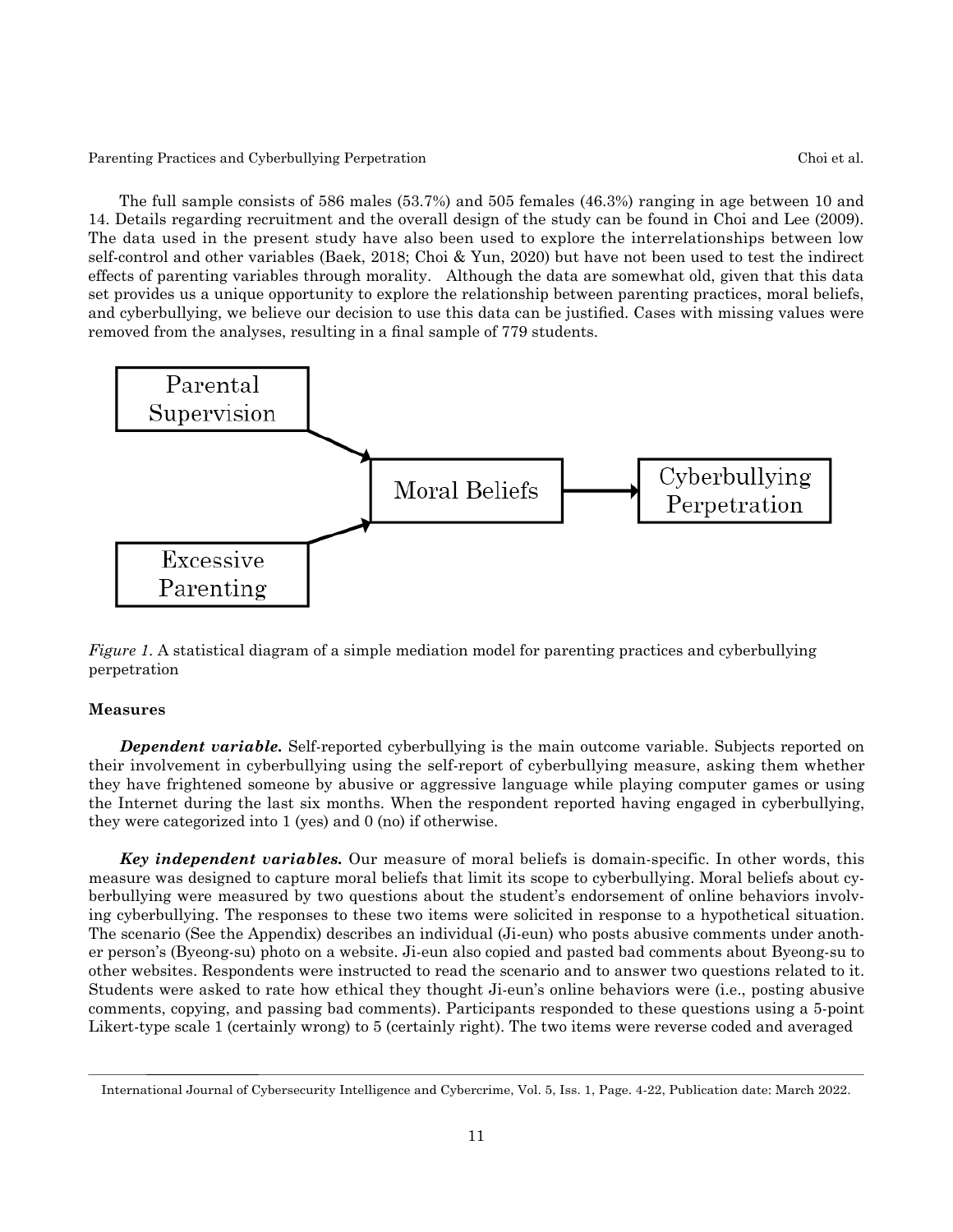so that a higher score represents a higher level of moral standards regarding cyberbullying (Cronbach's al $pha = .70$ ).

 Parental supervision is related to the concept of parental monitoring (Griffin, Botvin, Scheier, Diaz, & Miller, 2000). Parental monitoring involves parents' knowledge about their child's activities. Our measure of parental supervision includes three questions about the respondent's parents that are centered on computer use, each answered on a 5-point Likert scale, from 1 (strongly disagree) to 5 (strongly agree). This set of items included (a) "my parents make a strict time rule about using computers," (b) "my parents observe me when I am using the computer," and (c) "my parents know what I usually do when using the computer." The variable representing parental supervision is the mean score on these three items, with higher values indicating higher levels of parental supervision (Cronbach's alpha = .59, mean inter-item r = .33). Although the alpha for the parental supervision scale is below the .70 cutoff, this result can be attributed to the number of items in the scale. Briggs and Cheek (1986) noted that when the mean interitem correlation for the items is above a value of .2, the scale is acceptable, which is the case here. Excessive parenting is relevant to the concept of authoritarian control in the parenting literature (Baumrind, 1966, 1968). Authoritarian control involves coercive and restrictive discipline techniques and stresses the negative feature of control, such as excessive interference. Excessive parenting was measured as an average level of agreement (1 = strongly disagree, 5 = strongly agree) with the following two statements: (a) "my parents excessively interfere with my computer use, stressing me out" and "my parents often scold me because of my computer use." The responses to these two items were highly correlated (Cronbach's alpha = .74).

*Control variables.* Several known correlates of cyberbullying were included in the multivariate analyses to control for potential spuriousness. Low self-control has been shown to be associated with online deviance (Choi & Kruis, 2020a; Holt & Bossler, 2014). Low self-control was adopted from previous research and assessed using a four-item scale (Baek, Losavio, & Higgins, 2016; Choi & Kruis, 2020a). Although this measure of self-control differs from Grasmick et al.'s (1993) well-established self-control scale, the items adequately reflect different components under low self-control described by Gottfredson and Hirschi (1990). Additionally, researchers who used these items to capture low self-control successfully tested their hypotheses based on self-control theory (Baek et al., 2016; Choi & Kruis, 2020a). The following items were used: (a) "I tend to do my job without a plan," (b) "I always act on a whim," (c) "I often behave impulsively," and (d) "I behave without thinking much about what will happen later." Each item featured a five-point response set, ranging from 1 (strongly disagree) to 5 (strongly agree). The scale exhibited a high level of reliability (Cronbach's alpha = .81). Association with deviant peers can reinforce antisocial behavior (Akers, 2009), and this relationship is observed in an online setting (Choi & Yun, 2020). The measure of deviant friends was constructed using a single item asking respondents how many of their close peers engaged in the following four types of online deviance: (a) posting abusive comments about others, (b) illegally downloading music or movie files, (c) engaging in theft of game items, and (d) attempting to sell game items or other products fraudulently to make money. Closed-ended responses ranged from 1 (none) to 5 (six or more).

 Additional demographic control variables were included in our multivariate analyses. These variables include: age (respondent's age in years), gender  $(1 = \text{female}; 0 = \text{male})$ , parental education (mean of both parents education level), and family structure  $(1 =$  living with both parents;  $0 =$  all other living arrangements). Finally, socioeconomic status was measured with a single item asking respondents how well off they think their families were. The responses were reported on a five-point scale ranging from 1 (not very well) to 5 (very well off). Table 1 displays descriptive statistics for all variables used in our multivariate analyses.

International Journal of Cybersecurity Intelligence and Cybercrime, Vol. 5, Iss. 1, Page. 4-22, Publication date: March 2022.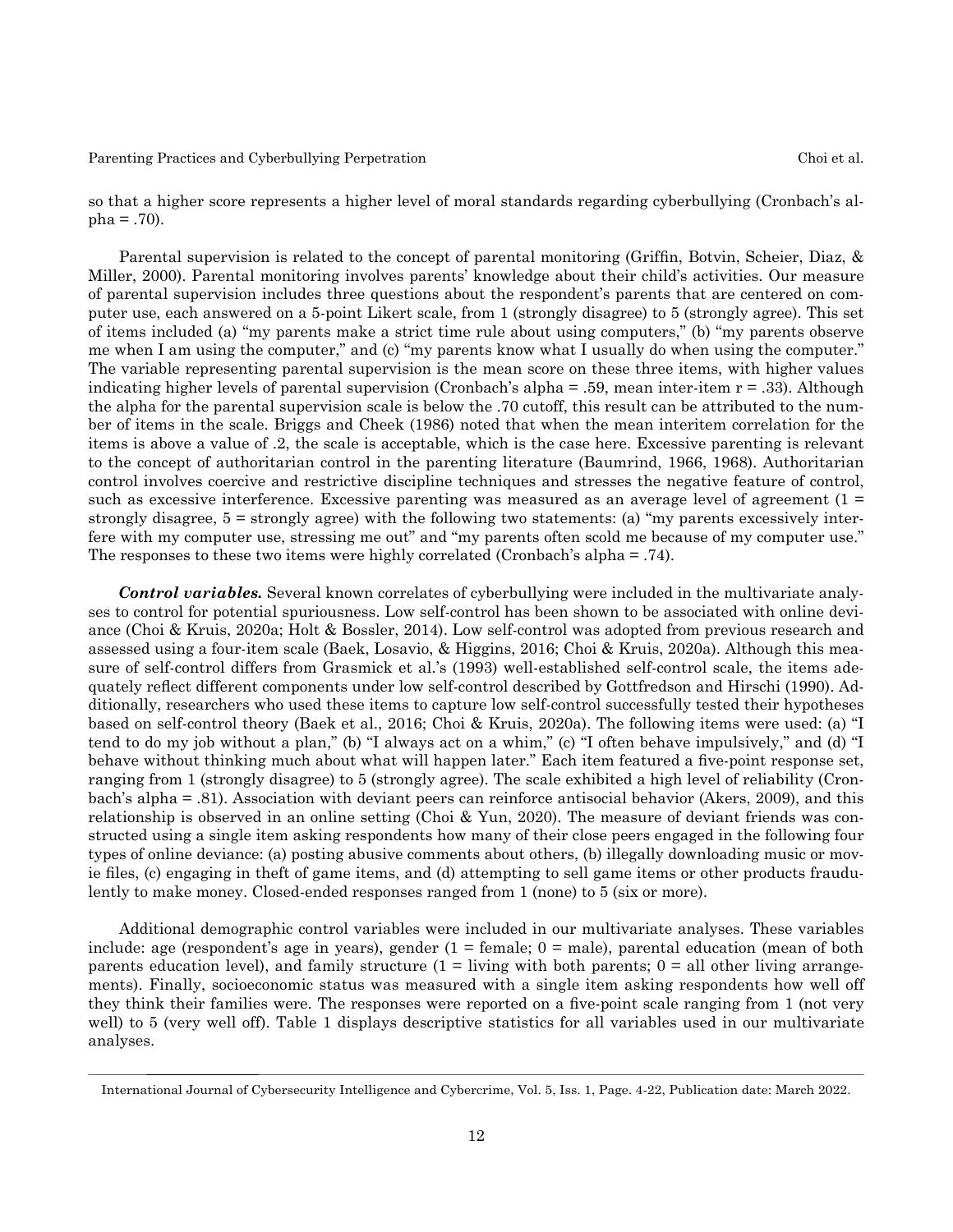|                                        | $M(\%)$ | <b>SD</b> | Minimum        | Maximum        | Skewness | Kurtosis |
|----------------------------------------|---------|-----------|----------------|----------------|----------|----------|
| Cyberbullying                          | 14.73   |           | $\theta$       |                | 1.99     | 1.98     |
| Moral beliefs                          | 4.797   | .419      | $\overline{2}$ | 5              | $-2.55$  | 7.87     |
| Parental<br>supervision                | 2.915   | .928      | 1              | 5              | 1.18     | 0.69     |
| Excessive<br>parenting                 | 1.829   | .990      | $\mathbf{1}$   | $\overline{5}$ | 0.10     | $-0.38$  |
| Low self-control                       | 2.444   | .875      | 1              | $\bf 5$        | 0.27     | $-0.04$  |
| Deviant peers                          | 1.405   | .912      | 1.00           | 5              | 2.44     | 5.48     |
| Age                                    | 11.945  | .875      | 10             | 14             | $-0.10$  | $-1.08$  |
| Gender                                 | 46.29   |           | $\theta$       |                | 0.15     | $-1.98$  |
| Parental                               | 3.4595  | 1.077     | $\mathbf{1}$   | 5              | 0.22     | $-1.12$  |
| education                              |         |           |                |                |          |          |
| Family structure                       | 91.37   |           | $\overline{0}$ | 1              | $-2.95$  | 6.72     |
| $(1 = \text{Living with})$             |         |           |                |                |          |          |
| both parents)<br>Socio-economic status | 3.405   | .710      |                | 5              | 0.38     | 0.20     |
|                                        |         |           |                |                |          |          |

|  |  |  | Table 1. Descriptive Statistics |
|--|--|--|---------------------------------|
|--|--|--|---------------------------------|

#### **Measures**

 Since moral beliefs were coded as continuous in the dataset, we conduct ordinary least squares (OLS) regression after checking on OLS regression assumptions to analyze whether or not parenting practices influence moral beliefs regarding cyberbullying (hypothesis 1 and 2). Our measure of moral beliefs is slightly skewed (= -2.550). However, this level of skewness is within an acceptable range. Kline (2016) indicated that the absolute value of skewness greater than 3 may cause concern or may warrant a different methodology, which was not the case in this study. Additionally, Tabachnick and Fidell (2013) noted that when the sample size is bigger than 200, a slight departure from the normality of skewness does not make a significant difference in the analysis. Although Likert or ordinal variables are not often continuous, it is common to take the mean of two or more ordinal variables to construct an approximately continuous variable (see also Norman, 2010; Sullivan & Artino, 2013). We averaged two items to create an approximately continuous variable, justifying our decision to use an OLS regression. Given the dichotomous coding of cyberbullying in the dataset, we use logistic regression to address whether or not parenting practices and moral beliefs influence students' engagement in cyberbullying (hypothesis 3 and 4). Considering the nonlinear nature of logistic regression when estimating mediation effects by standardizing path coefficients based on the binomial distribution variance, in addressing whether or not moral beliefs mediate the relationship between parenting practices and cyberbullying (hypothesis 5-7), we conduct mediation analyses with logistic regression using Hayes's (2017) process macro.

## **Results**

 As a first step to evaluate the mediation hypothesis, an OLS regression model was examined to establish an association between parenting practices and moral beliefs, the results of which can be found in

International Journal of Cybersecurity Intelligence and Cybercrime, Vol. 5, Iss. 1, Page. 4-22, Publication date: March 2022.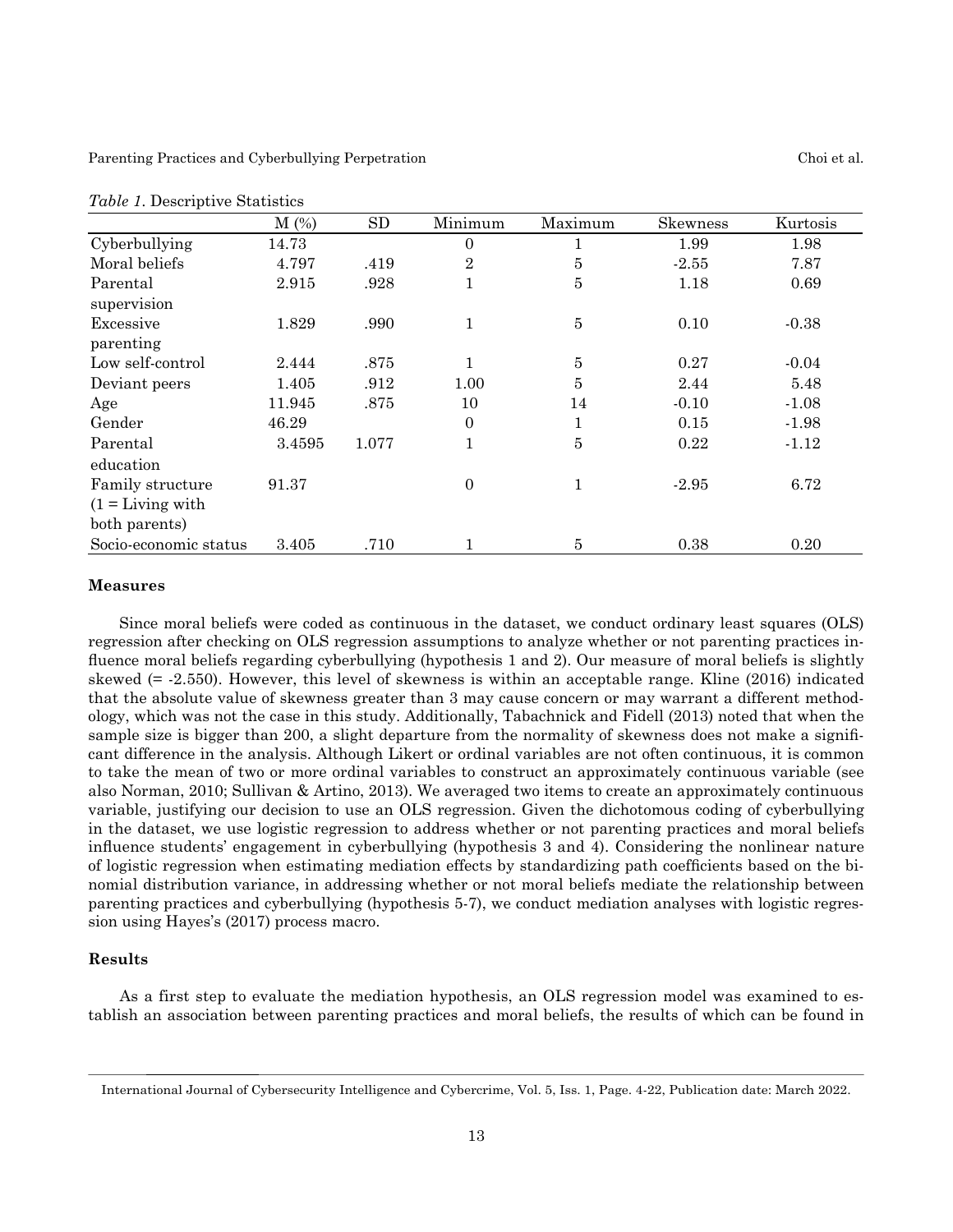Table 2. Both of the two parenting variables were significantly associated with cyberbullying perpetration. Specifically, parental supervision was positively and significantly associated with moral beliefs regarding cyberbullying ( $b = .037$ ,  $p < .05$ ), whereas excessive parenting was negatively and significantly associated with moral beliefs ( $b = 0.047$ ,  $p < 0.01$ ). These results were consistent with our predictions.

b SE Parental supervision  $.037*$  .016 Excessive parenting  $.047**$  .017 Low self-control  $.073***$  .018 Deviant peers .017 Age -.036\* .017 Gender .086\*\* .030 Parental education ... 012 ... 014 Family structure 0.054 Socio-economic status -.0078 .021  $R2 \t314$ F ratio 9.326\*\*\*

*Note: Unstandardized coefficients are presented with standard errors in parentheses. \*p< .05. \*\*p< .01. \*\*\* p<.001.*

 Increases in excessive parenting were associated with about a 27% increase in the odds of cyberbullying perpetration. Other significant predictors of cyberbullying perpetration in Model 1 were low self-control (OR  $= 1.751$ ), deviant peers (OR = 1.460), being female (OR = .327), parental education (OR = .794), living with both parents ( $OR = .397$ ), and socioeconomic status ( $OR = .675$ ). A lower level of self-control and associating with deviant peers were both associated with higher levels of cyberbullying perpetration. Higher parental education, living with both parents, and higher socioeconomic status were all associated with lower levels of cyberbullying perpetration. Females were significantly less likely to engage in cyberbullying.

 Model 2 in Table 3 included the moral beliefs variable. Moral beliefs were significantly and negatively associated with cyberbullying perpetration and one of the strongest predictors of cyberbullying perpetration  $(OR = .489)$ . Parental supervision retained statistical significance when the moral beliefs variable was included in the models with a slight reduction in the magnitude of the coefficients. However, a significant direct effect of excessive parenting was reduced to non-significance when the moral beliefs variable was added to the regression models.

 According to the results from Model 2 in Table 3, the relationships between parenting variables and cyberbullying perpetration appear to have been partially mediated by moral beliefs. To determine whether these indirect effects are statistically significant, we conducted mediation analyses with logistic regression using the bootstrapping method with bias-corrected confidence estimates (Hayes, 2017). The 95% confidence intervals (CIs) of the indirect effects were estimated with 5,000 bootstrap samples (MacKinnon, 2008). Table 4 shows the significant results of the mediation analyses. These confirmed that parental supervision was indirectly related to cyberbullying perpetration through moral beliefs (OR = .974; [95% CI = -.063, -.003])

International Journal of Cybersecurity Intelligence and Cybercrime, Vol. 5, Iss. 1, Page. 4-22, Publication date: March 2022.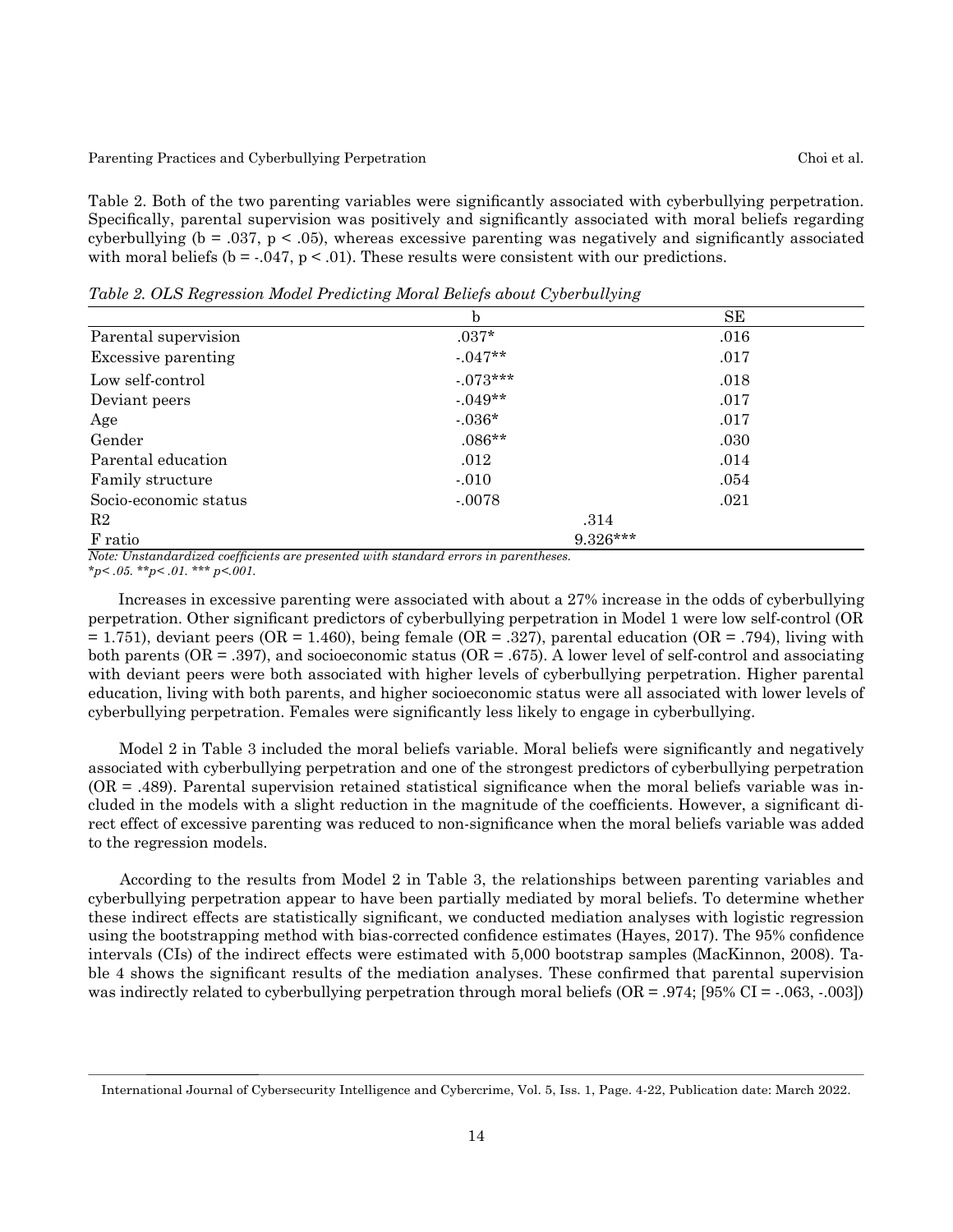and that excessive parenting was related to cyberbullying perpetration via moral beliefs ( $OR = 1.034$ ; [95% CI = .003, .080]). Our confidence intervals did not capture 0, implying that the indirect effects are statistically significant. Confidence interval is superior to giving p-values because it includes information about statistical significance and the direction and strength of the effect (see Hayes, 2017).

| Twore of Logistic Tregi coolori Than 1960 Treatening Croci bannying |             |      |           |             |      |           |
|---------------------------------------------------------------------|-------------|------|-----------|-------------|------|-----------|
|                                                                     | Model 1     |      |           | Model 2     |      |           |
|                                                                     | Coefficient | SЕ   | <b>OR</b> | Coefficient | SЕ   | <b>OR</b> |
| Moral beliefs                                                       |             |      |           | $-716***$   | .221 | .489      |
| Parental supervision                                                | $-282*$     | .128 | .754      | $-262*$     | .129 | .770      |
| Excessive parenting                                                 | $.235*$     | .113 | 1.265     | .219        | .115 | 1.244     |
| Low self-control                                                    | $.560***$   | .139 | 1.751     | $.486***$   | .143 | 1.625     |
| Deviant peers                                                       | $.378***$   | .106 | 1.460     | $.352***$   | .108 | 1.422     |
| Age                                                                 | .238        | .137 | 1.269     | .188        | .140 | 1.207     |
| Gender                                                              | $-1.119***$ | .242 | .327      | $-1.032***$ | .246 | .356      |
| Parental education                                                  | $-0.230**$  | .105 | .794      | $-0.247*$   | .108 | .782      |
| Family structure                                                    | $-923**$    | .342 | .397      | $-988**$    | .342 | .372      |
| Socioeconomic status                                                | $-393*$     | .172 | .675      | $-402*$     | .176 | .669      |
| Nagelkerke's $\mathbb{R}^2$                                         |             | .250 |           |             | .270 |           |

*Table 3. Logistic Regression Analyses Predicting Cyberbullying*

*Note: Unstandardized coefficients are presented with standard errors in parentheses. \*p< .05. \*\*p< .01. \*\*\* p<.001.*

|                                                                                                  |                                                                                                    |           |                  | Bootstrapping (BC 95% CI) |         |
|--------------------------------------------------------------------------------------------------|----------------------------------------------------------------------------------------------------|-----------|------------------|---------------------------|---------|
| Path                                                                                             | Indirect effects                                                                                   | <b>OR</b> | Bootstrapping SE | Lower                     | Upper   |
| Parental<br>supervision $\rightarrow$<br>Morality                                                | $-.026$                                                                                            | .974      | .016             | $-.063$                   | $-.003$ |
| $\rightarrow$<br>Cyberbullying<br>Excessive<br>parenting $\rightarrow$<br>Morality $\rightarrow$ | .033                                                                                               | 1.034     | .020             | .003                      | .080    |
| Cyberbullying                                                                                    | $N_{\text{min}}$ $\Omega R = -dJ_{\text{min}}$ $\Omega C = k_{\text{max}}$ $\Omega L_{\text{max}}$ |           |                  |                           |         |

*Note: OR = odds ratio. BC = bias corrected We used 5,000 replications for bootstrap resamples*

## **Discussion**

Research examining the mediation effects of parenting practices on cyberbullying perpetration via moral beliefs remains limited. This study set out to explore the interrelationships between parenting practices, moral beliefs, and cyberbullying perpetration to fill this gap in the literature and move this body of literature forward, both empirically and theoretically. In doing so, we ultimately identified the importance of eff-

International Journal of Cybersecurity Intelligence and Cybercrime, Vol. 5, Iss. 1, Page. 4-22, Publication date: March 2022.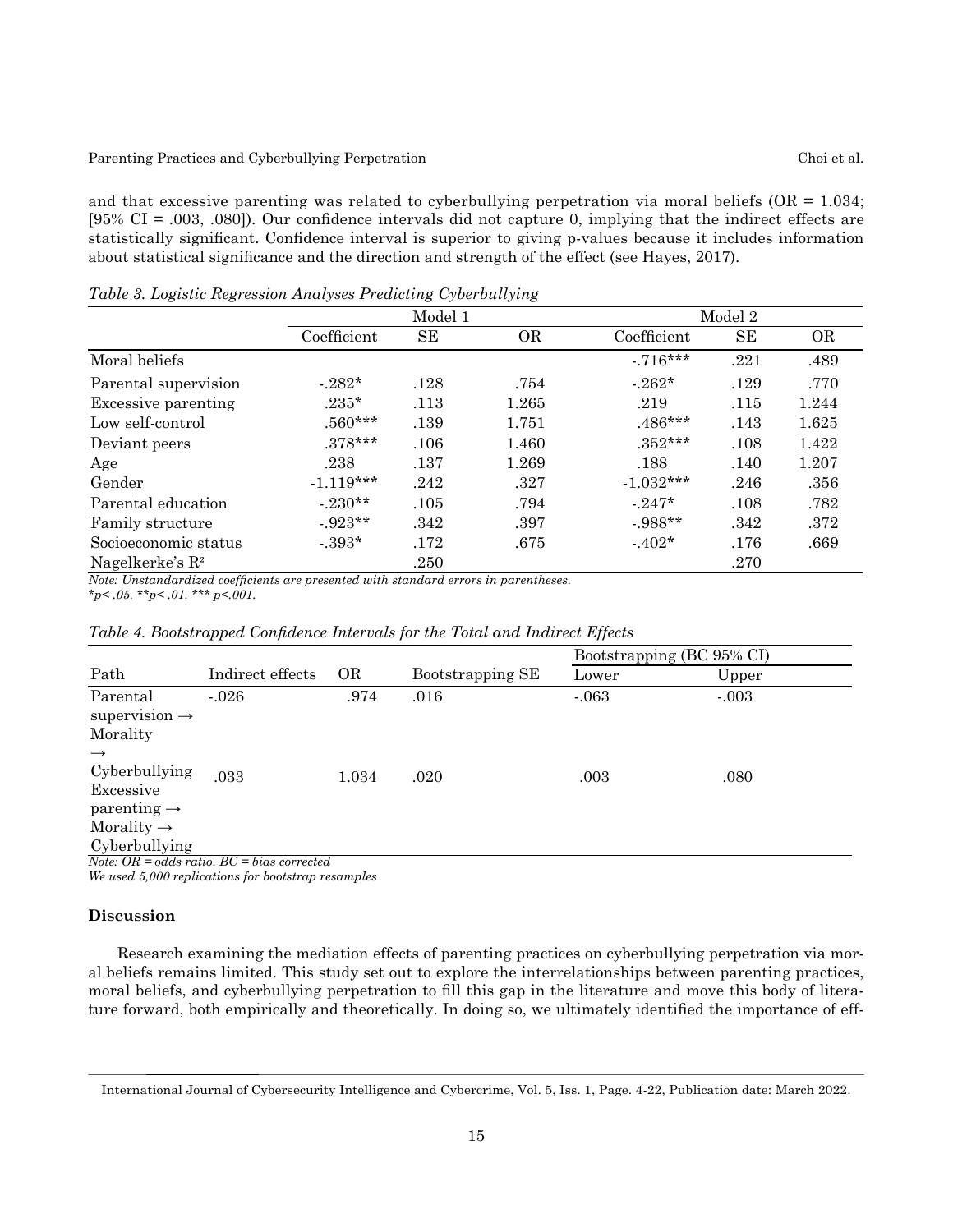ective parenting practices related to moral beliefs about cyberbullying and the adverse effects of excessive parenting on these moral beliefs and cyberbullying perpetration. Our research, using data from a sample of South Korean adolescents, yielded four key findings.

First, supporting both the first and second hypotheses, parenting variables were significantly associated with moral beliefs. Specifically, increases in parenting supervision significantly predicted increases in moral beliefs, whereas increases in excessive parenting significantly predicted decreases in moral beliefs. Considering that moral beliefs exerted a significant direct effect on cyberbullying perpetration (Kyriacou & Zuin, 2016; Perren & Gutzwiller-Helfenfinger, 2012), our results underscore the need to promote positive parenting practices to assist children in developing moral beliefs that will prevent them from engaging in cyberbullying perpetration.

Second, parenting variables were significantly associated with the likelihood of cyberbullying perpetration. Specifically, parental supervision significantly predicted reductions in the risk of cyberbullying perpetration, which is in line with the findings from prior research. Excessive parenting was also significantly and positively associated with cyberbullying perpetration. These findings together support previous literature regarding both the relationship between parental supervision and cyberbullying perpetration (Griffin et al., 2000; Ishoy, 2017) and the adverse effects of ineffective parenting, or excessive parenting, on child development (Elsaesser et al., 2017; Law, Shapka, & Olson, 2010). Our results involving the relationships between parenting practices and cyberbullying perpetration support the third and fourth hypotheses.

Third, the fifth hypothesis of the present study was that moral beliefs would lower cyberbullying perpetration levels. Our multivariate analyses indicate that moral beliefs were a strong predictor of cyberbullying perpetration, net of all other control variables. This result is congruent with previous studies, which have shown a strong relationship between various aspects of morality and antisocial behaviors (Wikström et al., 2012; Wikström & Svensson, 2010). The current study contributes to this body of literature by showing that moral beliefs were a key causal mechanism in explaining deviance in an online setting (Menesini, Nocentini, & Camodeca, 2013; Robson & Witenberg, 2013). Given this finding and its support for the relationship between moral beliefs and cyberbullying, this information can be used to help influence both parents and institutions to begin focusing more on establishing moral beliefs in youth in an attempt to reduce the likelihood that youth engage in cyberbullying, thus reducing the potentially damaging consequences of this type of online behavior (Brailovskaia et al., 2018; Kim et al., 2019).

Finally, our results supported the final hypothesis that moral beliefs mediate both of the relationships between parenting variables and cyberbullying perpetration. Parental supervision predicted significant increases in moral beliefs, which, in turn, reduced the odds of cyberbullying perpetration. Conversely, excessive parenting lowered moral beliefs, which consequently led to increases in the likelihood of cyberbullying perpetration. Our findings emphasize the importance of parenting practices by demonstrating that parenting practices directly affect cyberbullying and indirect effects by developing moral beliefs. It appears that the study of the causal chain involving parenting practices and moral beliefs is an issue worthy of scholarly attention.

Our findings have some policy implications. The main message from the results is that we should take parenting practices seriously because it can significantly affect the risk of cyberbullying perpetration among

International Journal of Cybersecurity Intelligence and Cybercrime, Vol. 5, Iss. 1, Page. 4-22, Publication date: March 2022.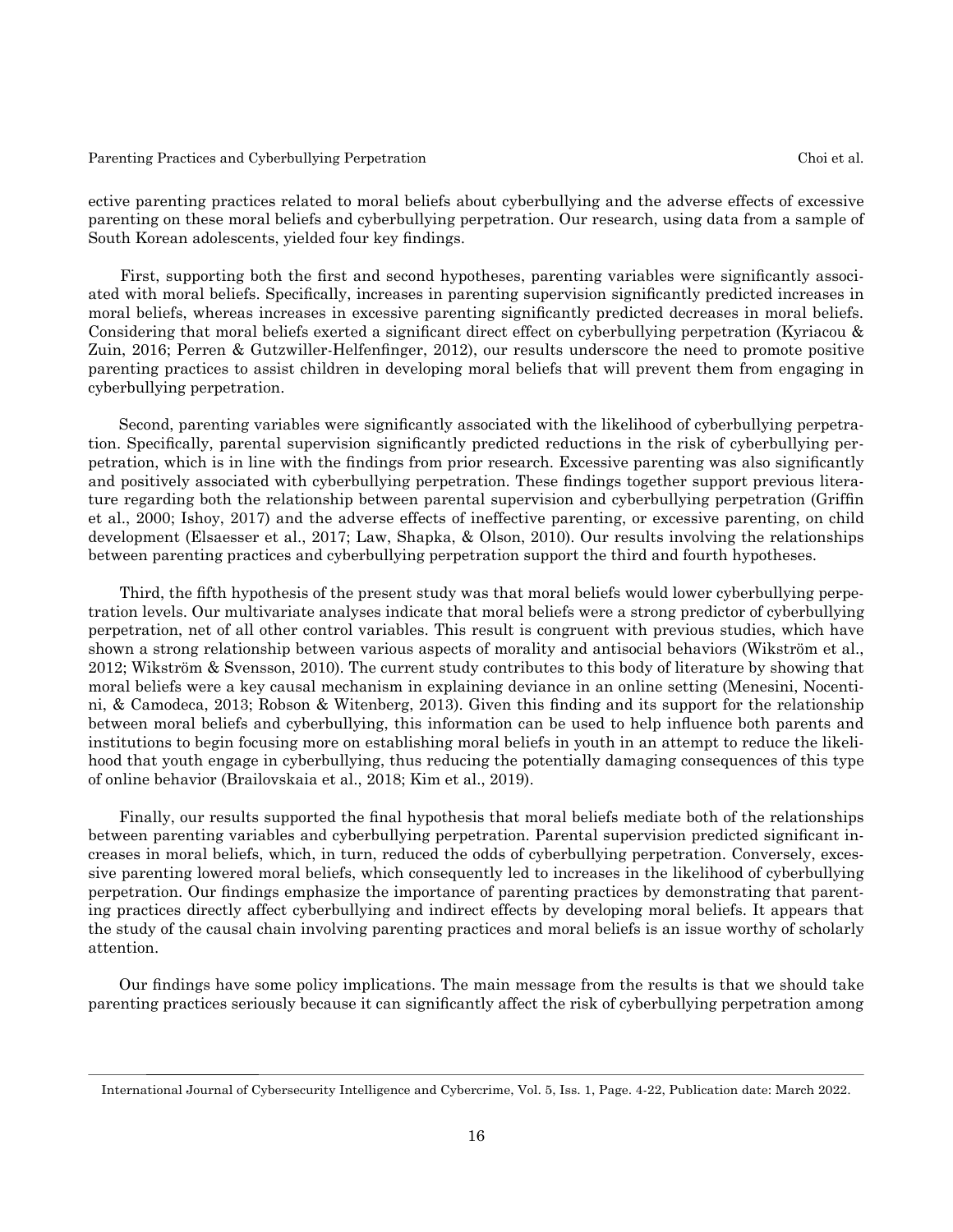their children directly and indirectly through moral beliefs. Early intervention programs that focus on improving parenting skills should be continued (Piquero et al., 2016). Relying on intervention programs designed to foster parenting skills and positive communication skills, such as Multisystemic Therapy (Henggeler, 1999; Jonson & Cullen, 2011) and Functional Family Therapy (Alexander, Pugh, & Parsons, 1998; Skowyra & Cocozza, 2007), may prove to be fruitful in this endeavor. Although both of these intervention-type programs mainly focus on at-risk or criminally involved youth, these intervention programs can be tailored to specifically focus on identifying the optimal spot between the proper level of parental supervision and excessive parenting among families before youth begin demonstrating undesirable behaviors. Such an approach could help establish a higher level of moral beliefs in youth by incorporating inductive discipline and authoritative control based on child-oriented techniques, thus simultaneously increasing moral beliefs and reducing the likelihood of cyberbullying perpetration among youth. Authoritative control is important in this process as it involves helping children with congintive reasoning and understanding situationsfrom another person's point of view (Hoeve et al., 2009). It would also be critical for future research to continue to investigate other specific evidence-based practices for parents to increase moral beliefs among their children.

Several data limitations must be mentioned. First, due to the nature of the cross-sectional data used in this study, the temporal order concerns can limit our findings. Future research can be designed longitudinally and prospectively to measure key independent variables at one time and cyberbullying perpetration at a later time, as well as changes in moral beliefs. Second, some scales used in this study are less-thanideal measures. For instance, scholars have developed measures to capture various aspects of morality (e.g., moral emotions or moral values) (Hirtenlehner & Treiber, 2017; Svensson, 2015). Replication of our findings with established measures of moral beliefs would yield further insight into how parenting practices shape the development of different aspects of moral beliefs in children. Third, our data are somewhat outdated, and considering that the patterns of cybercrime change rapidly, it would be critical to revisit our research questions with more recent data sets. Additionally, our data were collected in one city in one country; our findings' external validity remains unclear. It should also be noted that the parenting measures in our study were not derived from parents but respondents themselves, which can cause a common method bias. Finally, we examined the impact of only a few aspects of parenting practices on cyberbullying perpetration. Previous research has shown that there are more parenting categories than parental supervision and excessive parenting that can be linked to antisocial behaviors (e.g., indulgent or neglectful parenting) (Steinberg, BlattEisengart, & Cauffman, 2006). We call for future research to examine the issues examined in this study with different parenting practices.

### **Conclusion**

Despite the limitations that are noted, our work provides some evidence that parenting practices are critical in the development of moral beliefs and cyberbullying perpetration. Given the significance of parenting, further consideration of parents' role in instilling and supporting moral beliefs among their children should be a high priority for criminological research. It remains unknown whether these same results will be shown in other regions and cultures worldwide and the effect that the many other parenting practices may have on the development of moral beliefs and cyberbullying perpetration. Nonetheless, this study expands the literature surrounding cyberbullying perpetration and its parenting-based situational correlates, as well as a theoretical application that helps explain these relationships.

International Journal of Cybersecurity Intelligence and Cybercrime, Vol. 5, Iss. 1, Page. 4-22, Publication date: March 2022.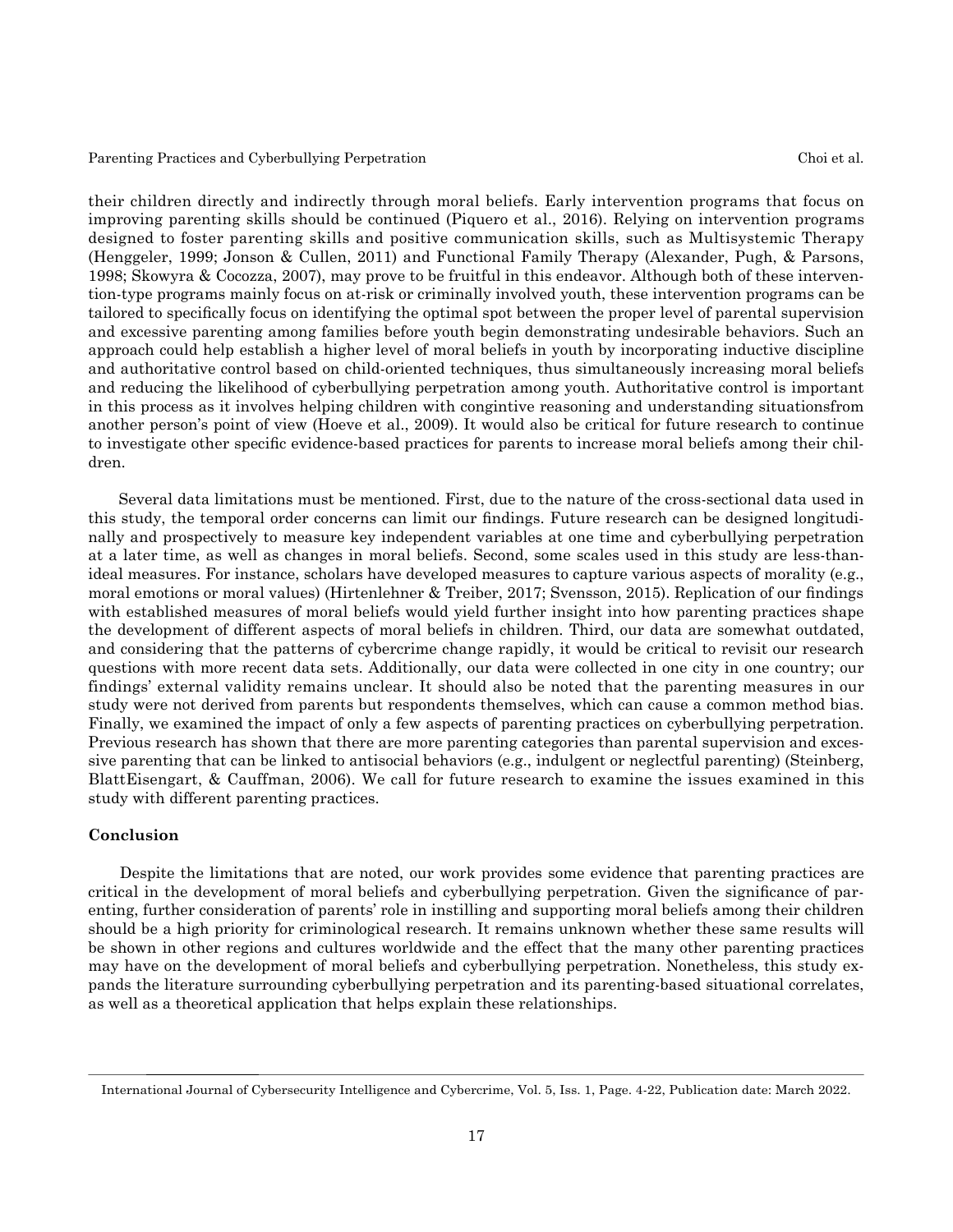## **Appendix**

[Situation] Ji-eun's abusive comments on the Internet

Ji-eun saw the photo of Byeon-su, who she does not like on the Internet. She left abusive comments under his photo on the website. She visited the website a few days later and saw other bad comments about Byeong-su's childhood. She copied and passed these bad comments to the website where her classmates often visit.

## **References**

- Akers, R. L. (2009). Social learning and social structure: *A general theory of crime and deviance*. New Brunswick, NJ: Transaction.
- Alexander, J., Pugh, C., & Parsons, B. (1998). Functional family therapy: *Blueprints in violence prevention Book* 3. Boulder Institute of Behavioral Science, University of Colorado at Boulder.
- Antonaccio, O., & Tittle, C. R. (2008). Morality, self-control, and crime. *Criminology, 46*(2), 479-510.
- Baek, H. (2018). Computer-specific parental management and online deviance across gender in south korea: A test of self-control theory. *International Journal of Cyber Criminology, 12*(1), 68-83.
- Baek, H., Losavio, M. M., & Higgins, G. E. (2016). The impact of low self-control on online harassment: In teraction with opportunity. *Journal of Digital Forensics, Security and Law, 11*(3), 27-42.
- Bandura, A., Barbaranelli, C., Caprara, G. V., & Pastorelli, C. (1996). Mechanisms of moral disengagement in the exercise of moral agency. *Journal of Personality Social Psychology, 71*(2), 364-374.
- Bauman, S. (2013). Cyberbullying: What does research tell us? *Theory into practice, 52*(4), 249-256.
- Baumrind, D. (1966). Effects of authoritative parental control on child behavior. *Child Development, 37*(4), 887-907.
- Baumrind, D. (1968). Authoritarian vs. authoritative parental control. *Adolescence, 3*(11), 255-272.
- Baumrind, D. (1991). The influence of parenting style on adolescent competence and substance use. *The Journal of Early Adolescence, 11*(1), 56-95.
- Boyes, M. C., & Allen, S. G. (1993). Styles of parent-child interaction and moral reasoning in adolescence. *Merrill-Palmer Quarterly, 39*(4), 551-570.
- Brailovskaia, J., Teismann, T., & Margraf, J. (2018). Cyberbullying, positive mental health and suicide ideation/behavior. *Psychiatry Research, 267*, 240-242.
- Briggs, S. R., & Cheek, J. M. (1986). The role of factor analysis in the development and evaluation of personality scales. Journal of Personality, 54(1), 106-148.
- Burruss, G. W., Bossler, A. M., & Holt, T. J. (2013). Assessing the mediation of a fuller social learning model on low self-control's influence on software piracy. *Crime & Delinquency, 59*(8), 1157-1184.
- Burt, C. H., Simons, R. L., & Simons, L. G. (2006). A longitudinal test of the effects of parenting and the stability of self-control: negative evidence for the general theory of crime. *Criminology, 44*(2), 353-396.
- Bussey, K., Fitzpatrick, S., & Raman, A. (2015). The role of moral disengagement and self-efficacy in cyber bullying. *Journal of School Violence, 14*(1), 30-46.
- Chang, F.-C., Chiu, C.-H., Miao, N.-F., Chen, P.-H., Lee, C.-M., Chiang, J.-T., & Pan, Y.-C. (2015). The relationship between parental mediation and Internet addiction among adolescents, and the association with cyberbullying and depression. *Comprehensive Psychiatry, 57*, 21-28.
- Choi, J., & Kruis, N. E. (2020a). Gender, self-control, and opportunity: Applying the general theory of crime to online harassment. *International Journal of Cyber Criminology, 14*(1), 267-282.

International Journal of Cybersecurity Intelligence and Cybercrime, Vol. 5, Iss. 1, Page. 4-22, Publication date: March 2022.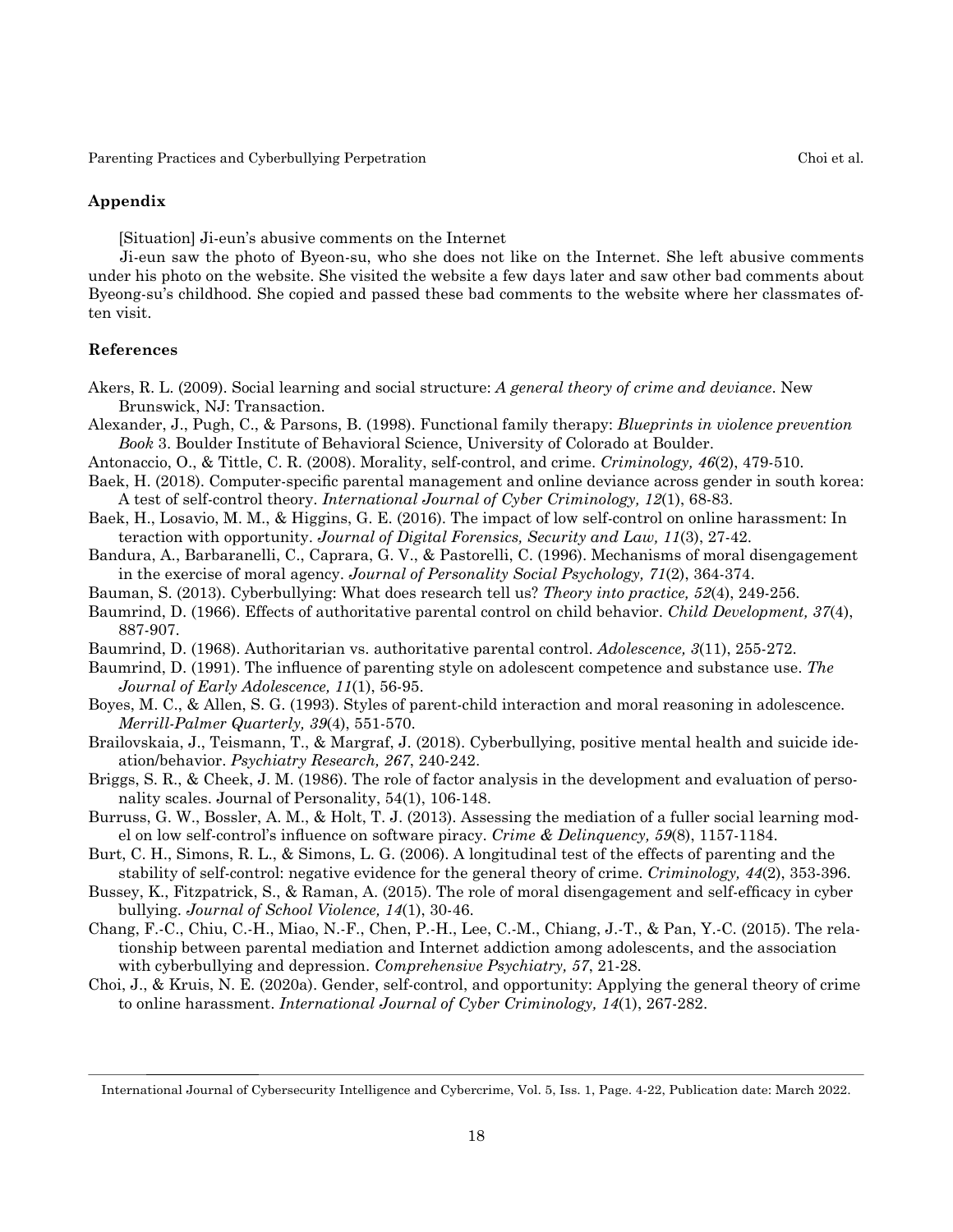- Choi, J., & Kruis, N. E. (2020b). Low self-control, substance-using peers and intimate partners, pro-drug use definitions, and inhalant use among convicted offenders in South Korea. *Journal of Drug Issues,* 1-15. doi:https://doi.org/10.1177/0022042620961351
- Choi, J., & Yun, I. (2020). Do moral beliefs condition the impact of low self-control on digital piracy? *Deviant Behavior,* 1-13. doi:10.1080/01639625.2019.1701885
- Choi, S., & Lee, W. (2009). *Law-related education program for the rule of law.* Seoul, South Korea: Korean Institute of Criminology.
- Chrysoulakis, A. P. (2020). Morality, delinquent peer association, and criminogenic exposure:(How) does change predict change? *European Journal of Criminology,* 1477370819896216.
- Cicchetti, D., & Toth, S. L. (1993). *Child abuse, child development, and social policy.* Norwood, NJ: Ablex.
- De Kemp, R. A. T., Scholte, R. H. J., Overbeek, G., & Engels, R. C. M. E. (2006). Early adolescent delin quency: The role of parents and best friends. *Criminal Justice Behavior, 33*(4), 488-510.
- Elsaesser, C., Russell, B., Ohannessian, C. M., & Patton, D. (2017). Parenting in a digital age: A review of parents' role in preventing adolescent cyberbullying. *Aggression & Violent Behavior, 35*, 62-72.
- Finkenauer, C., Engels, R., & Baumeister, R. (2005). Parenting behaviour and adolescent behavioural and emotional problems: The role of self-control. *International Journal of Behavioral Development, 29*(1), 58-69.
- Gómez-Ortiz, O., Romera, E., Ortega-Ruiz, R., & Del Rey, R. (2018). Parenting practices as risk or preventive factors for adolescent involvement in cyberbullying: Contribution of children and parent gender. *International Journal of Environmental Research and Public Health, 15*(12), 2664.
- Gottfredson, M. R., & Hirschi, T. (1990). *A general theory of crime.* Stanford, CA: Stanford University Press.
- Grasmick, H. G., Tittle, C. R., Bursik, R. J., Jr, & Arneklev, B. J. (1993). Testing the core empirical implications of Gottfredson and Hirschi's general theory of crime. *Journal of Research in Crime and Delinquency, 30*(1), 5-29.
- Griffin, K. W., Botvin, G. J., Scheier, L. M., Diaz, T., & Miller, N. L. (2000). Parenting practices as predictors of substance use, delinquency, and aggression among urban minority youth: moderating effects of family structure and gender. *Psychology of addictive behaviors, 14*(2), 174-184.
- Hart, D. (1988). A longitudinal study of adolescents' socialization and identification as predictors of adult moral judgment development. *Merrill-Palmer Quarterly, 34*(3), 245-260.
- Hayes, A. F. (2017). *Introduction to mediation, moderation, and conditional process analysis: A regressionbased approach:* Guilford Publications.
- Henggeler, S. W. (1999). Multisystemic therapy: An overview of clinical procedures, outcomes, and policy implications. *Child Psychology and Psychiatry Review, 4*(1), 2-10.
- Higgins, G. E., & Wilson, A. L. (2006). Low self-control, moral beliefs, and social learning theory in university students' intentions to pirate software. *Security Journal, 19*(2), 75-92.
- Hirtenlehner, H., & Treiber, K. (2017). Can situational action theory explain the gender gap in adolescent shoplifting? Results from Austria. *International Criminal Justice Review, 27*(3), 165-187.
- Hoeve, M., Dubas, J. S., Eichelsheim, V. I., Van der Laan, P. H., Smeenk, W., & Gerris, J. R. (2009). The relationship between parenting and delinquency: A meta-analysis. *Journal of Abnormal Child Psychology, 37*(6), 749-775.
- Hoffman, M. L., & Saltzstein, H. D. (1967). Parent discipline and the child's moral development. *Journal of Personality and Social Psychology, 5*(1), 45-57.
- Holt, T. J., & Bossler, A. M. (2014). An assessment of the current state of cybercrime scholarship. *Deviant Behavior, 35*(1), 20-40.

19

International Journal of Cybersecurity Intelligence and Cybercrime, Vol. 5, Iss. 1, Page. 4-22, Publication date: March 2022.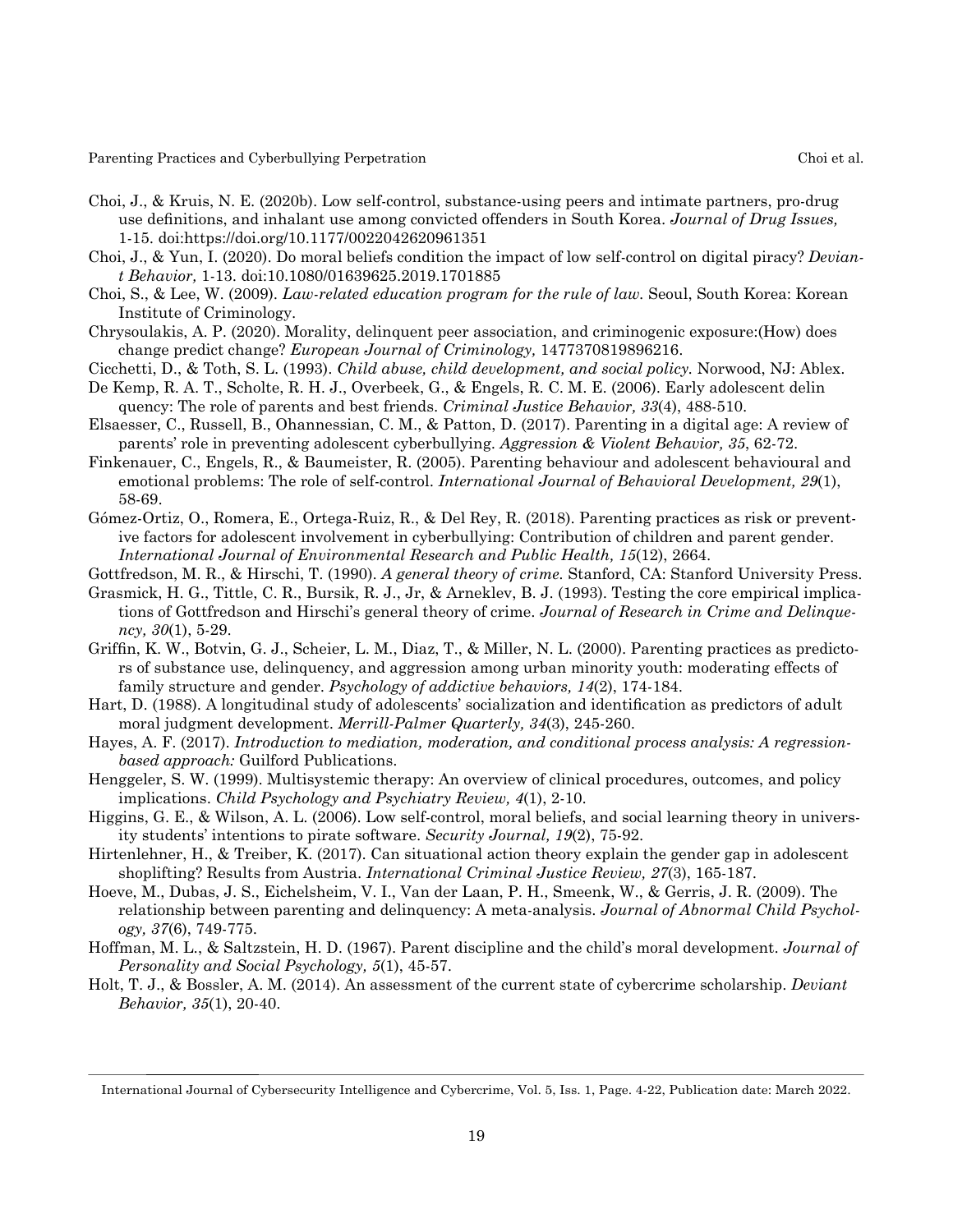- Ishoy, G. A. (2017). Exploring morality as a mediator of the association between parenting practices and violent and property offending among a sample of juvenile delinquents. *Crime & Delinquency, 63*(2), 113- 136.
- Jonson, C. L., & Cullen, F. T. (2011). Multisystemic therapy. In B. S. Fisher & S. P. Lab (Eds.), *Encyclopedia of victimology and crime prevention* (pp. 571–574).
- Kabiri, S., Choi, J., Shadmanfaat, S. M., & Lee, J. (2020). Using structural equations to test a multi-theoretical framework with data on cyberstalking victimization in Iran: Self-control, control deficit, peers' online deviant behaviors, and online deviant lifestyles. *Crime & Delinquency, In Press.*
- Kabiri, S., Choi, J., Shadmanfaat, S. M., & Yun, I. (2020). Assessing the links between parenting practices, moral emotions, and cyberbullying perpetrations among a sample of Iranian fans. *International Journal of Offender Therapy and Comparative Criminology, 64*(16), 1674-1695.
- Kabiri, S., Shadmanfaat, S. M., Samuels-Wortley, K., & Gallupe, O. (2020). Does moral identity matter in situational action theory? Some evidence of Iranian fans' cyberbullying perpetration. *International Criminal Justice Review, 30*(4), 406-420.
- Kim, S., Kimber, M., Boyle, M. H., & Georgiades, K. (2019). Sex differences in the association between cyberbullying victimization and mental health, substance use, and suicidal ideation in adolescents. *The Canadian Journal of Psychiatry, 64*(2), 126-135.
- Kline, R. B. (2016). *Principles and practice of structural equation modeling* (4th ed.). New York, NY: Guilford publications.
- Kremling, J., & Parker, A. M. S. (2018). *Cyberspace, cybersecurity, and cybercrime.* Los Angeles, CA: Sage.
- Kroneberg, C., & Schulz, S. (2018). Revisiting the role of self-control in Situational Action Theory. *European Journal of Criminology, 15*(1), 56-76.
- Kyriacou, C., & Zuin, A. (2016). Cyberbullying and moral disengagement: an analysis based on a social pedagogy of pastoral care in schools. *Pastoral Care in Education: An International Journal of Personal, Social and Emotional Development, 34*(1), 34-42.
- Law, D. M., Shapka, J. D., & Olson, B. F. (2010). To control or not to control? Parenting behaviours and adolescent online aggression. *Computers in Human Behavior, 26*(6), 1651-1656.
- Maas, C., Herrenkohl, T. I., & Sousa, C. (2008). Review of research on child maltreatment and violence in youth. *Trauma, Violence, & Abuse, 9*(1), 56-67.
- MacKinnon, D. (2008). *An introduction to statistical mediation analysis.* New York, NY: Erlbaum.
- Marcum, C. D., Higgins, G. E., Ricketts, M. L., & Wolfe, S. E. (2015). Becoming someone new: Identity theft behaviors by high school students. *Journal of Financial Crime, 22*(3), 318-328.
- Martínez, I., Murgui, S., García, O. F., & García, F. (2019). Parenting in the digital era: Protective and risk parenting styles for traditional bullying and cyberbullying victimization. *Computers in Human Behavior, 90*, 84-92.
- Matthews, S. K., & Agnew, R. (2008). Extending deterrence theory: Do delinquent peers condition the relationship between perceptions of getting caught and offending? *Journal of Research in Crime and Delinquency, 45*(2), 91-118.
- Menesini, E., Nocentini, A., & Camodeca, M. (2013). Morality, values, traditional bullying, and cyberbullying in adolescence. *British Journal of Developmental Psychology, 31*(1), 1-14.
- Morris, R. G., & Higgins, G. E. (2010). Criminological theory in the digital age: The case of social learning theory and digital piracy. *Journal of Criminal Justice, 38*(4), 470-480.
- Norman, G. (2010). Likert scales, levels of measurement and the "laws" of statistics. *Advances in Health Sciences Education, 15*(5), 625-632.

20

International Journal of Cybersecurity Intelligence and Cybercrime, Vol. 5, Iss. 1, Page. 4-22, Publication date: March 2022.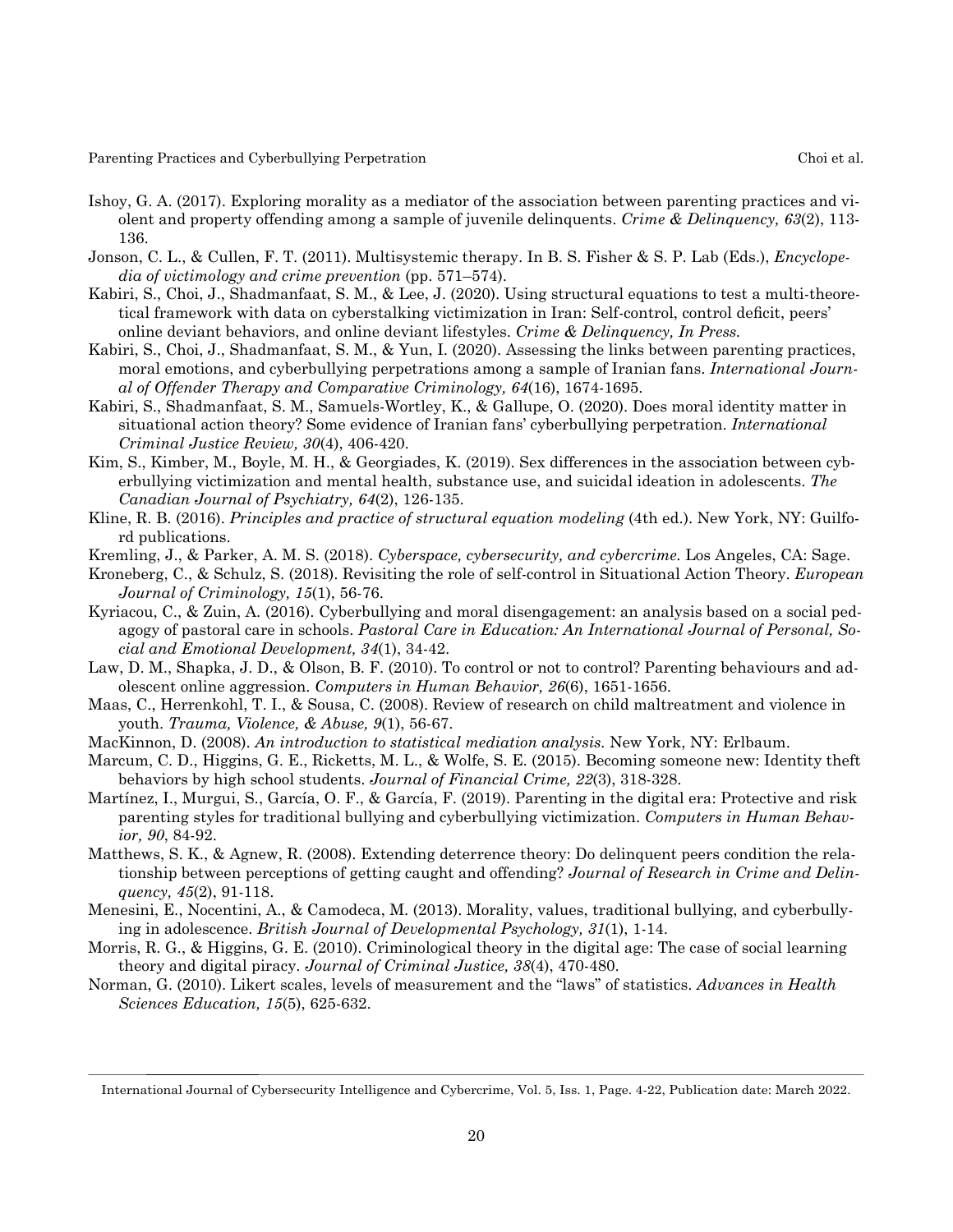- Parikh, B. (1980). Development of moral judgment and its relation to family environmental factors in Indian and American families. *Child Development, 51*(4), 1030-1039.
- Patrick, R. B., & Gibbs, J. C. (2012). Inductive discipline, parental expression of disappointed expectations, and moral identity in adolescence. *Journal of Youth and Adolescence, 41*(8), 973-983.
- Pauwels, L. J. R., Svensson, R., & Hirtenlehner, H. (2018). Testing Situational Action Theory: A narrative review of studies published between 2006 and 2015. *European Journal of Criminology, 15*(1), 32-55.
- Perren, S., & Gutzwiller-Helfenfinger, E. (2012). Cyberbullying and traditional bullying in adolescence: Differential roles of moral disengagement, moral emotions, and moral values. *European Journal of Developmental Psychology, 9*(2), 195-209.
- Piquero, A. R., Jennings, W. G., Diamond, B., Farrington, D. P., Tremblay, R. E., Welsh, B. C., & Gonzalez, J. M. R. (2016). A meta-analysis update on the effects of early family/parent training programs on antisocial behavior and delinquency. *Journal of Experimental Criminology, 12*(2), 229-248.
- Pornari, C. D., & Wood, J. (2010). Peer and cyber aggression in secondary school students: The role of moral disengagement, hostile attribution bias, and outcome expectancies. Aggressive Behavior: *Official Journal of the International Society for Research on Aggression, 36*(2), 81-94.
- Robson, C., & Witenberg, R. T. (2013). The influence of moral disengagement, morally based self-esteem, age, and gender on traditional bullying and cyberbullying. *Journal of School Violence, 12*(2), 211-231.
- Silver, E., & Silver, J. R. (2021). Morality and self-control: The role of binding and individualizing moral motives. *Deviant Behavior, 42*(3), 366-385.
- Simons, R. L., Simons, L. G., Chen, Y. F., Brody, G. H., & Lin, K. H. (2007). Identifying the psychological factors that mediate the association between parenting practices and delinquency. *Criminology, 45*(3), 481-517.
- Skowyra, K. R., & Cocozza, J. J. (2007). *Blueprint for change: A comprehensive model for the identification and treatment of youth with mental health needs in contact with the juvenile justice system*. Delmar, NY: The National Center for Mental Health and Juvenile Justice Policy Research Associates
- Speicher, B. (1992). Adolescent moral judgment and perceptions of family interaction. *Journal of Family Psychology, 6*(2), 128-138.
- Steinberg, L., Blatt-Eisengart, I., & Cauffman, E. (2006). Patterns of competence and adjustment among adolescents from authoritative, authoritarian, indulgent, and neglectful homes: A replication in a sample of serious juvenile offenders. *Journal of Research on Adolescence, 16*(1), 47-58.
- Sullivan, G. M., & Artino, A. R. (2013). Analyzing and interpreting data from Likert-type scales. *Journal of graduate medical education, 5*(4), 541-542.
- Svensson, R. (2015). An examination of the interaction between morality and deterrence in offending: A re search note. *Crime & Delinquency, 61*(1), 3-18.
- Svensson, R., Pauwels, L. J. R., Weerman, F. M., & Bruinsma, G. J. N. (2017). Explaining individual chang es in moral values and moral emotions among adolescent boys and girls: A fixed-effects analysis. *European Journal of Criminology, 14*(3), 290-308.
- Tabachnick, B. G., & Fidell, L. S. (2013). *Using multivariate statistics* (6th ed.). Upper Saddle River, NJ: Pearson.
- Thomas, A. M. (2011). *Parent and peer influences: their role in predicting adolescent moral values and delinquent behavior*. Colorado State University,
- Thornberry, T. P., Freeman-Gallant, A., Lizotte, A. J., Krohn, M. D., & Smith, C. A. (2003). Linked lives: The intergenerational transmission of antisocial behavior. *Journal of Abnormal Child Psychology, 31*(2), 171-184.

21

International Journal of Cybersecurity Intelligence and Cybercrime, Vol. 5, Iss. 1, Page. 4-22, Publication date: March 2022.